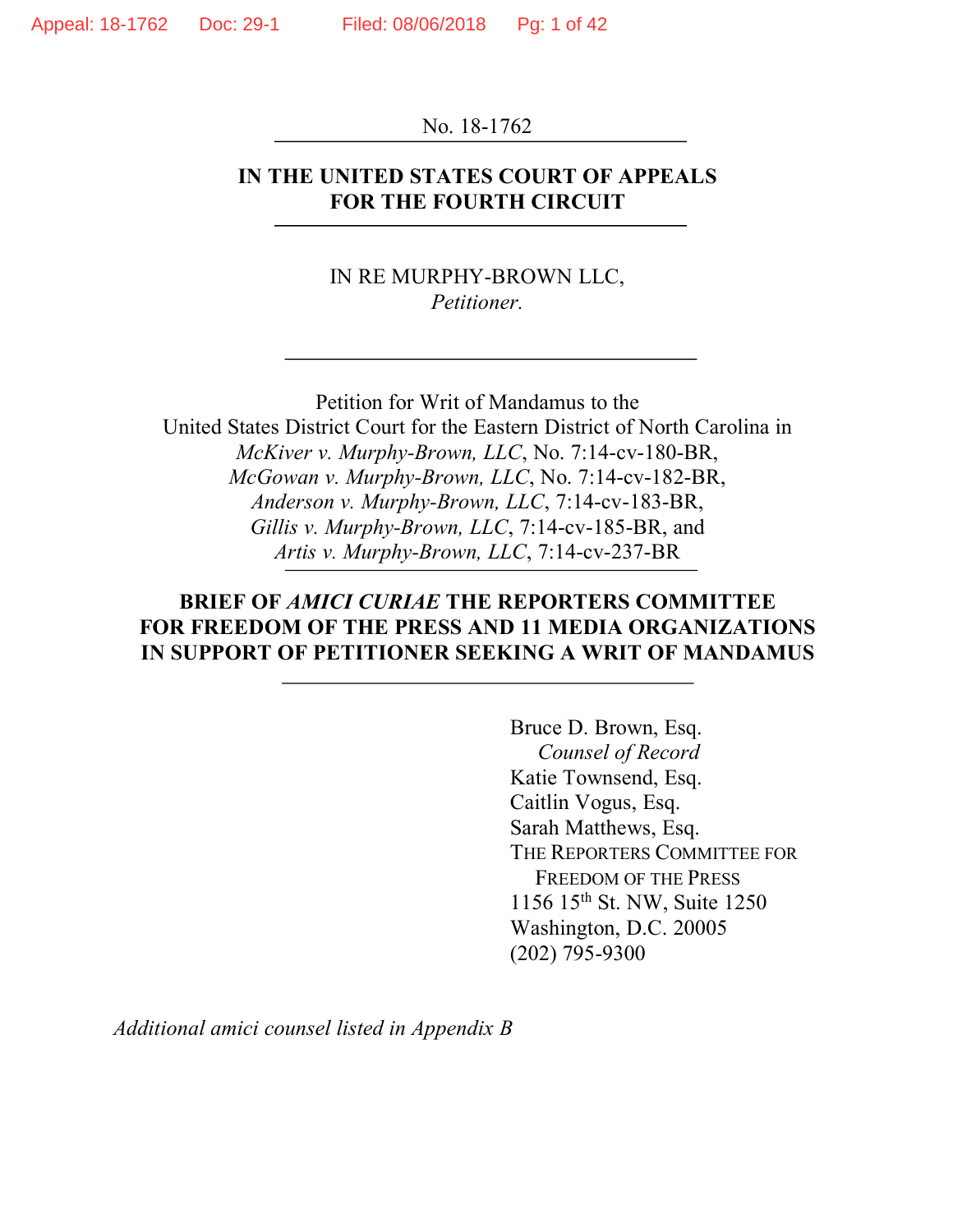#### UNITED STATES COURT OF APPEALS FOR THE FOURTH CIRCUIT DISCLOSURE OF CORPORATE AFFILIATIONS AND OTHER INTERESTS

Disclosures must be filed on behalf of all parties to a civil, agency, bankruptcy or mandamus case, except that a disclosure statement is **not** required from the United States, from an indigent party, or from a state or local government in a pro se case. In mandamus cases arising from a civil or bankruptcy action, all parties to the action in the district court are considered parties to the mandamus case.

Corporate defendants in a criminal or post-conviction case and corporate amici curiae are required to file disclosure statements.

If counsel is not a registered ECF filer and does not intend to file documents other than the required disclosure statement, counsel may file the disclosure statement in paper rather than electronic form. Counsel has a continuing duty to update this information.

No. 18-1762 Caption: In re Murphy-Brown

Pursuant to FRAP 26.1 and Local Rule 26.1,

Reporters Committee for Freedom of the Press, American Society of News Editors, The Associated Press, Association of (name of party/amicus)

Carolina Press Association, and Society of Professional Journalists Alternative Newsmedia, Media Law Resource Center, National Press Photographers Association, News Media Alliance, North

who is amicus and example in the same state of the following disclosure: (appellant/appellee/petitioner/respondent/amicus/intervenor) amicus

- 1. Is party/amicus a publicly held corporation or other publicly held entity?  $\Box$  YES  $\Box$  NO
- 2. Does party/amicus have any parent corporations? If yes, identify all parent corporations, including all generations of parent corporations:  $YES$   $\triangledown$  NO
- 3. Is 10% or more of the stock of a party/amicus owned by a publicly held corporation or other publicly held entity? If yes, identify all such owners:  $\Box$ YES $\nabla$ NO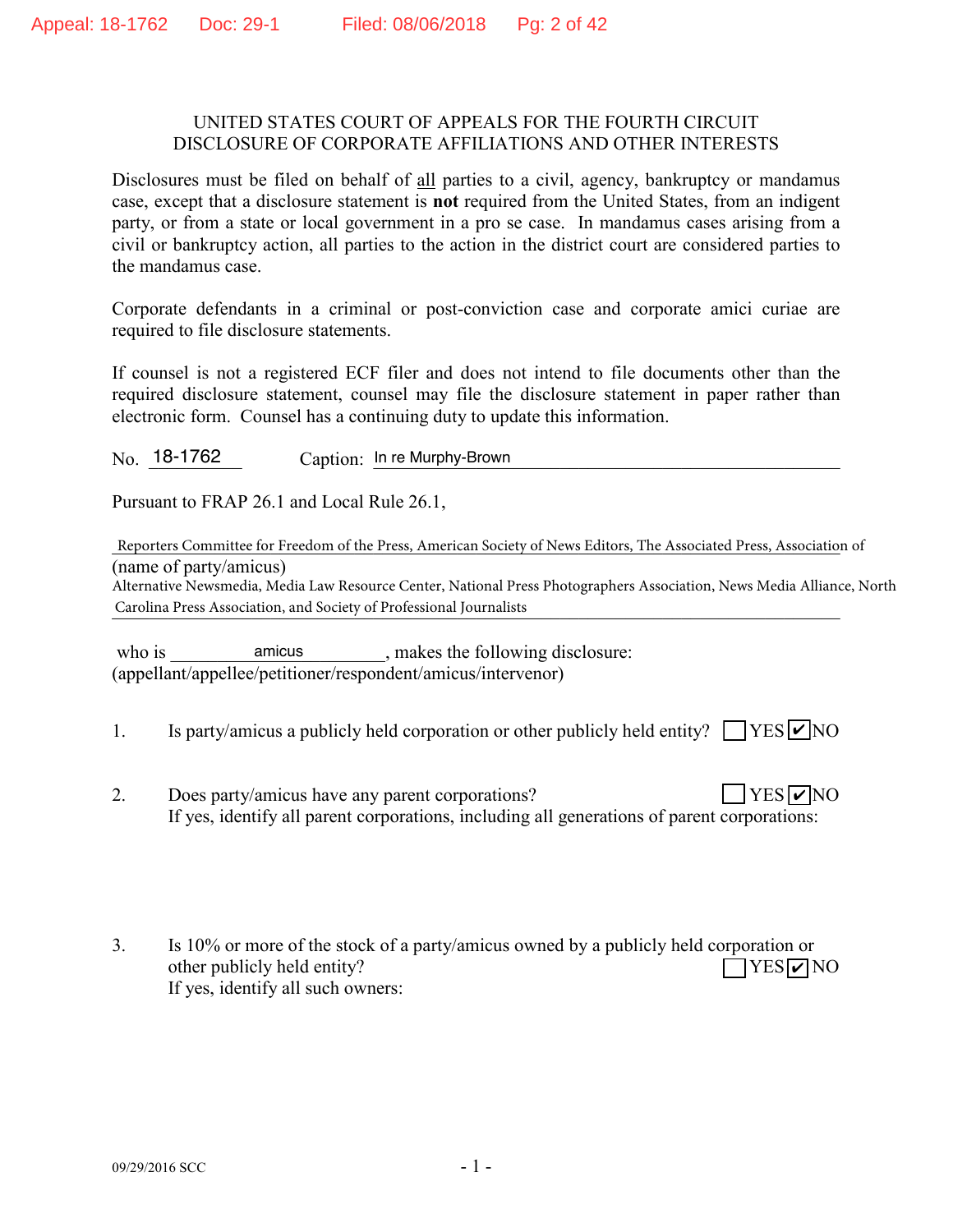- 4. Is there any other publicly held corporation or other publicly held entity that has a direct financial interest in the outcome of the litigation (Local Rule 26.1(a)(2)(B))?  $\sqrt{\text{YES} \cdot \text{V}}$  NO If yes, identify entity and nature of interest:
- 5. Is party a trade association? (amici curiae do not complete this question)  $\Box$  YES  $\Box$  NO If yes, identify any publicly held member whose stock or equity value could be affected substantially by the outcome of the proceeding or whose claims the trade association is pursuing in a representative capacity, or state that there is no such member:
- 6. Does this case arise out of a bankruptcy proceeding? If yes, identify any trustee and the members of any creditors' committee:

Signature: /s/ Bruce D. Brown Discovery Date: August 6, 2018

Counsel for: Amici Curiae

# **CERTIFICATE OF SERVICE**

**\*\*\*\*\*\*\*\*\*\*\*\*\*\*\*\*\*\*\*\*\*\*\*\*\*\***

I certify that on August 6, 2018 the foregoing document was served on all parties or their counsel of record through the CM/ECF system if they are registered users or, if they are not, by serving a true and correct copy at the addresses listed below: August 6, 2018

 $/s/$  Bruce D. Brown

August 6, 2018 (signature) (date)

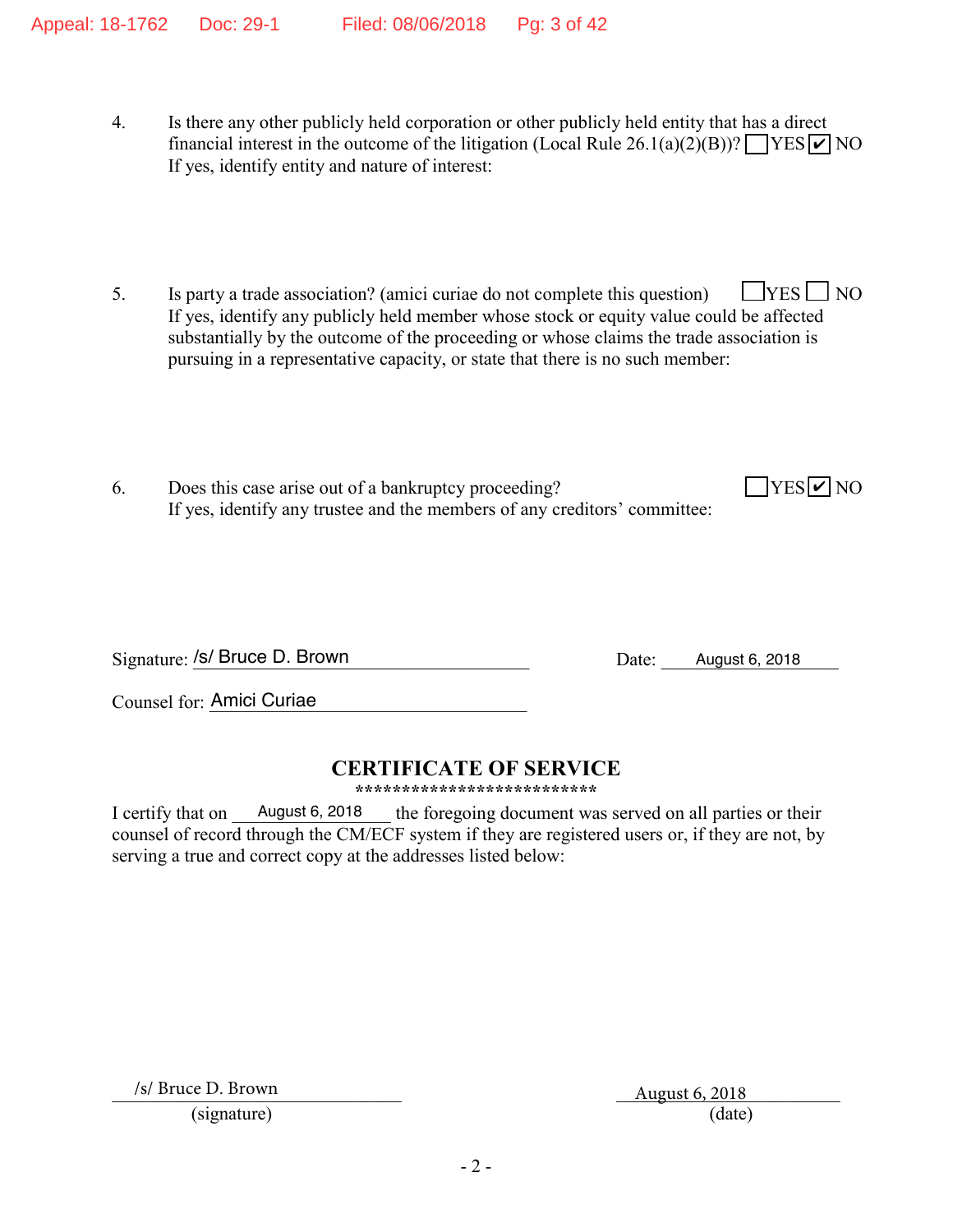#### UNITED STATES COURT OF APPEALS FOR THE FOURTH CIRCUIT DISCLOSURE OF CORPORATE AFFILIATIONS AND OTHER INTERESTS

Disclosures must be filed on behalf of all parties to a civil, agency, bankruptcy or mandamus case, except that a disclosure statement is **not** required from the United States, from an indigent party, or from a state or local government in a pro se case. In mandamus cases arising from a civil or bankruptcy action, all parties to the action in the district court are considered parties to the mandamus case.

Corporate defendants in a criminal or post-conviction case and corporate amici curiae are required to file disclosure statements.

If counsel is not a registered ECF filer and does not intend to file documents other than the required disclosure statement, counsel may file the disclosure statement in paper rather than electronic form. Counsel has a continuing duty to update this information.

No. 18-1762 Caption: In re Murphy-Brown

Pursuant to FRAP 26.1 and Local Rule 26.1,

The McClatchy Company and the McClatchy Company and the McClatchy Company and the McClatchy Company and the McClatchy Company and the McClatchy Company and the McClatchy Company and the McClatchy Company and the McClatchy (name of party/amicus)

who is amicus anicus, makes the following disclosure: (appellant/appellee/petitioner/respondent/amicus/intervenor) amicus

1. Is party/amicus a publicly held corporation or other publicly held entity?  $\triangledown$  YES NO

 $\mathcal{L}_\mathcal{L} = \{ \mathcal{L}_\mathcal{L} = \{ \mathcal{L}_\mathcal{L} = \{ \mathcal{L}_\mathcal{L} = \{ \mathcal{L}_\mathcal{L} = \{ \mathcal{L}_\mathcal{L} = \{ \mathcal{L}_\mathcal{L} = \{ \mathcal{L}_\mathcal{L} = \{ \mathcal{L}_\mathcal{L} = \{ \mathcal{L}_\mathcal{L} = \{ \mathcal{L}_\mathcal{L} = \{ \mathcal{L}_\mathcal{L} = \{ \mathcal{L}_\mathcal{L} = \{ \mathcal{L}_\mathcal{L} = \{ \mathcal{L}_\mathcal{$ 

2. Does party/amicus have any parent corporations? If yes, identify all parent corporations, including all generations of parent corporations:  $YES$   $\neg$  NO

3. Is 10% or more of the stock of a party/amicus owned by a publicly held corporation or other publicly held entity? If yes, identify all such owners:  $\triangledown$ YES $\square$ NO Chatham Asset Management, LLC and Royce & Associates, LP both own 10% or more of the common stock of The McClatchy Company.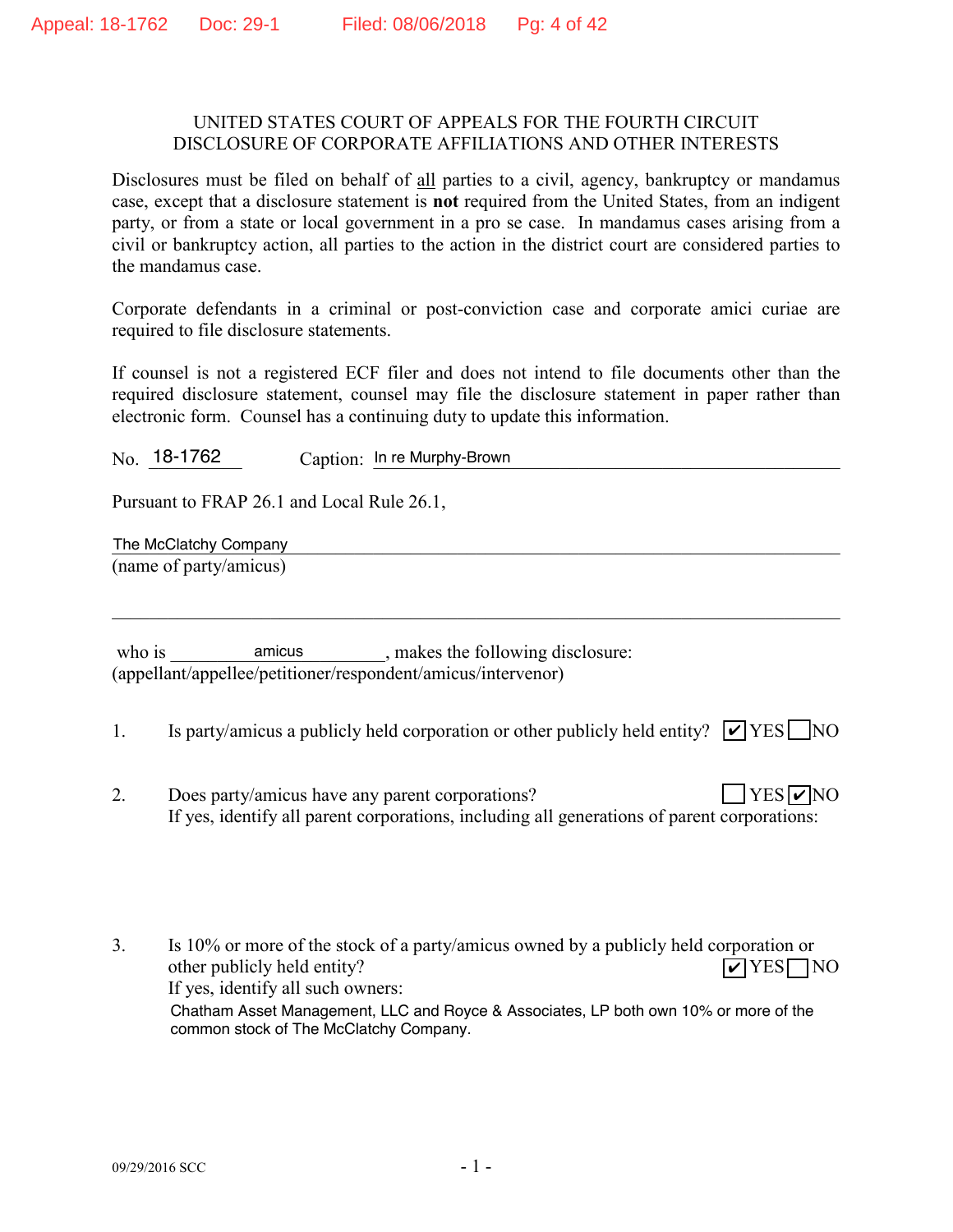- 4. Is there any other publicly held corporation or other publicly held entity that has a direct financial interest in the outcome of the litigation (Local Rule 26.1(a)(2)(B))?  $\sqrt{\text{YES} \cdot \text{V}}$  NO If yes, identify entity and nature of interest:
- 5. Is party a trade association? (amici curiae do not complete this question)  $\Box$  YES  $\Box$  NO If yes, identify any publicly held member whose stock or equity value could be affected substantially by the outcome of the proceeding or whose claims the trade association is pursuing in a representative capacity, or state that there is no such member:
- 6. Does this case arise out of a bankruptcy proceeding? If yes, identify any trustee and the members of any creditors' committee:

Signature: /s/ Bruce D. Brown Discovery Date: August 6, 2018

 $YES$   $\overline{V}$  NO

Counsel for: Amici Curiae

# **CERTIFICATE OF SERVICE**

**\*\*\*\*\*\*\*\*\*\*\*\*\*\*\*\*\*\*\*\*\*\*\*\*\*\***

I certify that on August 6, 2018 the foregoing document was served on all parties or their counsel of record through the CM/ECF system if they are registered users or, if they are not, by serving a true and correct copy at the addresses listed below: August 6, 2018

/s/ Bruce D. Brown August 6, 2018

(signature) (date)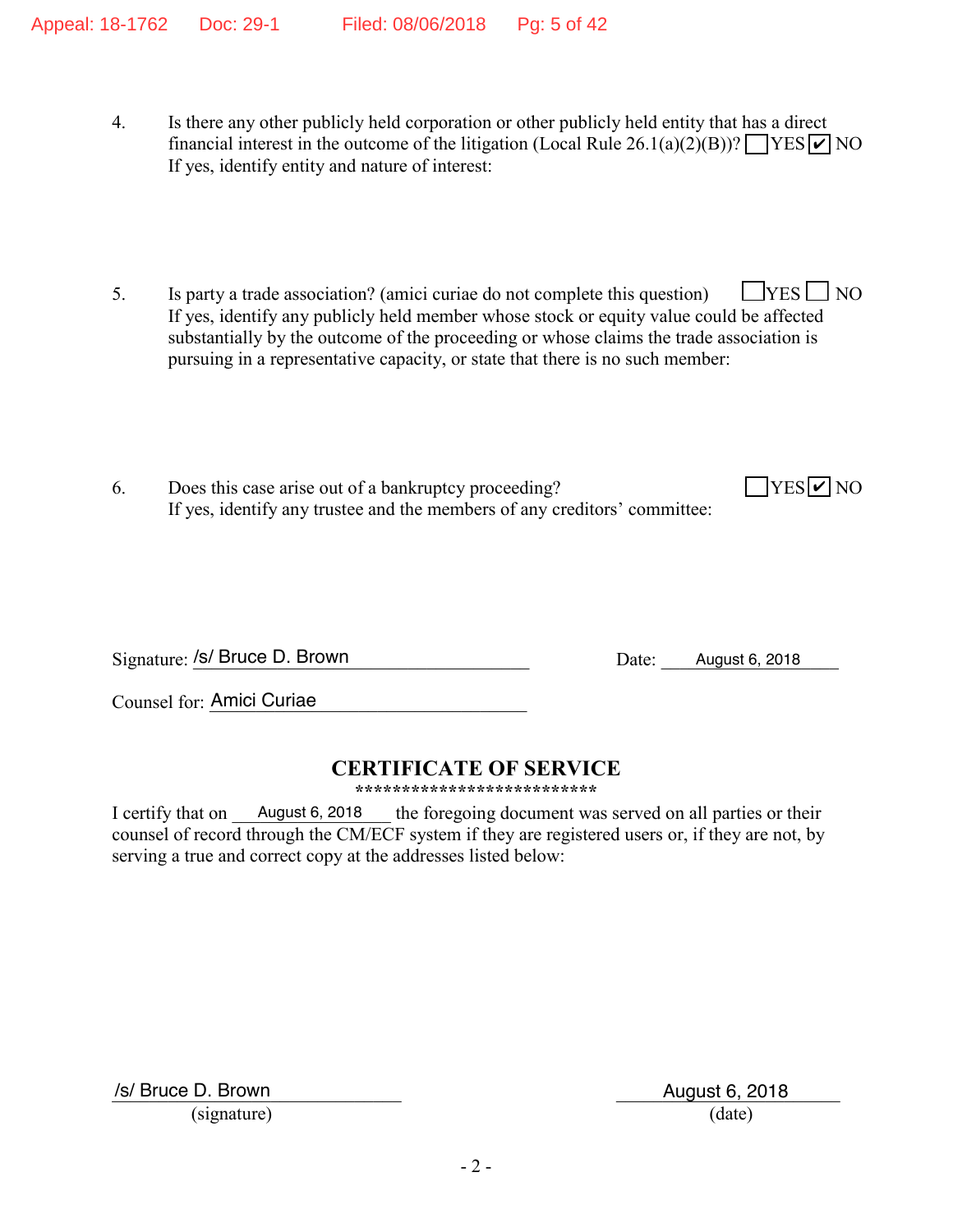#### UNITED STATES COURT OF APPEALS FOR THE FOURTH CIRCUIT DISCLOSURE OF CORPORATE AFFILIATIONS AND OTHER INTERESTS

Disclosures must be filed on behalf of all parties to a civil, agency, bankruptcy or mandamus case, except that a disclosure statement is **not** required from the United States, from an indigent party, or from a state or local government in a pro se case. In mandamus cases arising from a civil or bankruptcy action, all parties to the action in the district court are considered parties to the mandamus case.

Corporate defendants in a criminal or post-conviction case and corporate amici curiae are required to file disclosure statements.

If counsel is not a registered ECF filer and does not intend to file documents other than the required disclosure statement, counsel may file the disclosure statement in paper rather than electronic form. Counsel has a continuing duty to update this information.

No. 18-1762 Caption: In re Murphy-Brown

Pursuant to FRAP 26.1 and Local Rule 26.1,

Tully Center for Free Speech **Executive Contract of Tully Center** for Free Speech (name of party/amicus)

who is \_\_\_\_\_\_\_\_\_\_\_\_\_\_\_\_\_\_\_\_\_\_\_\_\_\_, makes the following disclosure: (appellant/appellee/petitioner/respondent/amicus/intervenor)

1. Is party/amicus a publicly held corporation or other publicly held entity?  $\Box$  YES  $\Box$  NO

 $\mathcal{L}_\mathcal{L} = \{ \mathcal{L}_\mathcal{L} = \{ \mathcal{L}_\mathcal{L} = \{ \mathcal{L}_\mathcal{L} = \{ \mathcal{L}_\mathcal{L} = \{ \mathcal{L}_\mathcal{L} = \{ \mathcal{L}_\mathcal{L} = \{ \mathcal{L}_\mathcal{L} = \{ \mathcal{L}_\mathcal{L} = \{ \mathcal{L}_\mathcal{L} = \{ \mathcal{L}_\mathcal{L} = \{ \mathcal{L}_\mathcal{L} = \{ \mathcal{L}_\mathcal{L} = \{ \mathcal{L}_\mathcal{L} = \{ \mathcal{L}_\mathcal{$ 

- 2. Does party/amicus have any parent corporations? If yes, identify all parent corporations, including all generations of parent corporations:  $\triangledown$  YES  $\triangledown$  NO The Tully Center for Free Speech is a subsidiary of Syracuse University.
- 3. Is 10% or more of the stock of a party/amicus owned by a publicly held corporation or other publicly held entity? If yes, identify all such owners:  $\Box$ YES $\nabla$ NO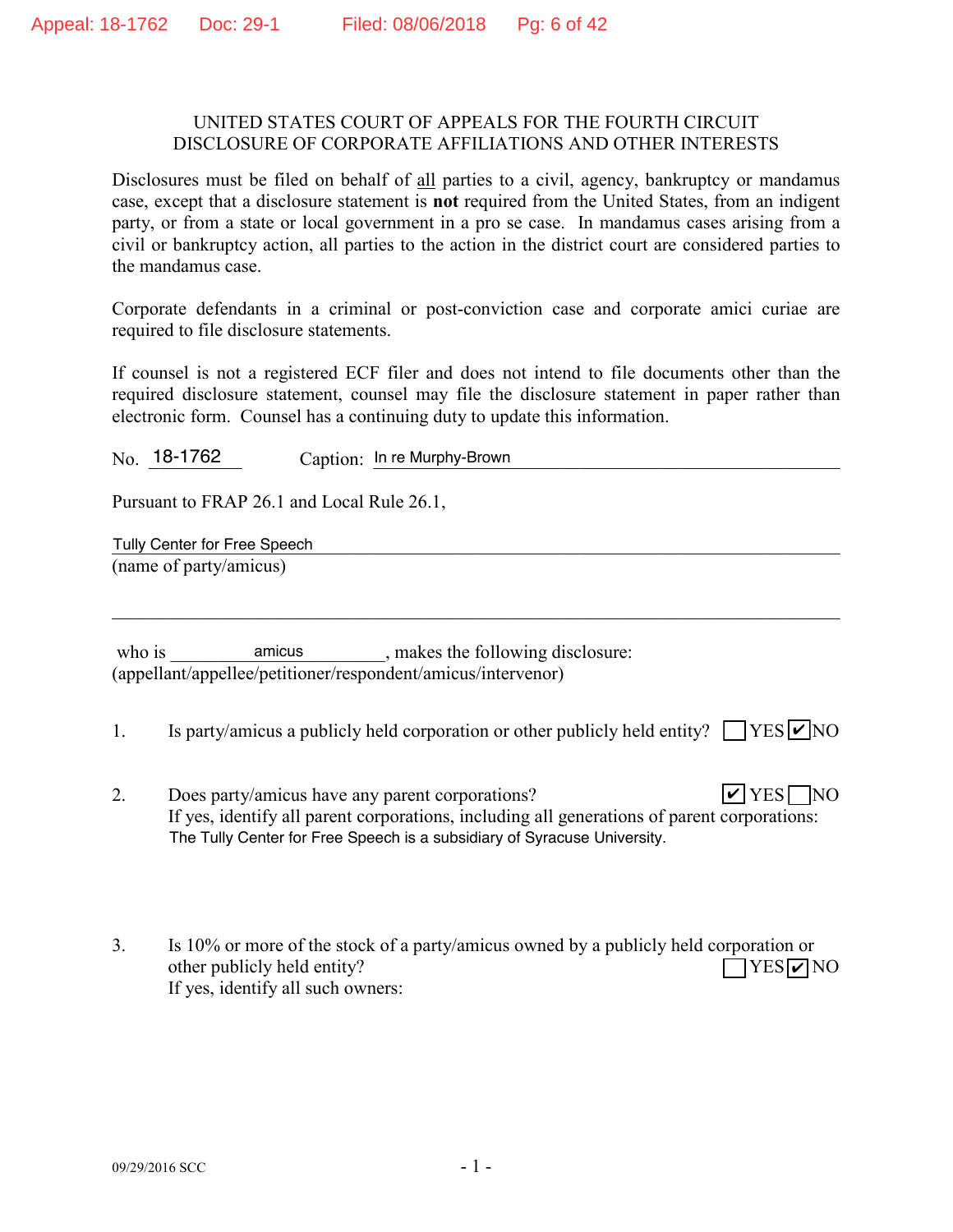- 4. Is there any other publicly held corporation or other publicly held entity that has a direct financial interest in the outcome of the litigation (Local Rule 26.1(a)(2)(B))?  $\sqrt{\text{YES} \cdot \text{V}}$  NO If yes, identify entity and nature of interest:
- 5. Is party a trade association? (amici curiae do not complete this question)  $\Box$  YES  $\Box$  NO If yes, identify any publicly held member whose stock or equity value could be affected substantially by the outcome of the proceeding or whose claims the trade association is pursuing in a representative capacity, or state that there is no such member:
- 6. Does this case arise out of a bankruptcy proceeding? If yes, identify any trustee and the members of any creditors' committee:

Signature: /s/ Bruce D. Brown Discovery Date: August 6, 2018

 $YES$   $\overline{V}$  NO

Counsel for: Amici Curiae

# **CERTIFICATE OF SERVICE**

**\*\*\*\*\*\*\*\*\*\*\*\*\*\*\*\*\*\*\*\*\*\*\*\*\*\***

I certify that on August 6, 2018 the foregoing document was served on all parties or their counsel of record through the CM/ECF system if they are registered users or, if they are not, by serving a true and correct copy at the addresses listed below: August 6, 2018

/s/ Bruce D. Brown

August 6, 2018 (signature) (date)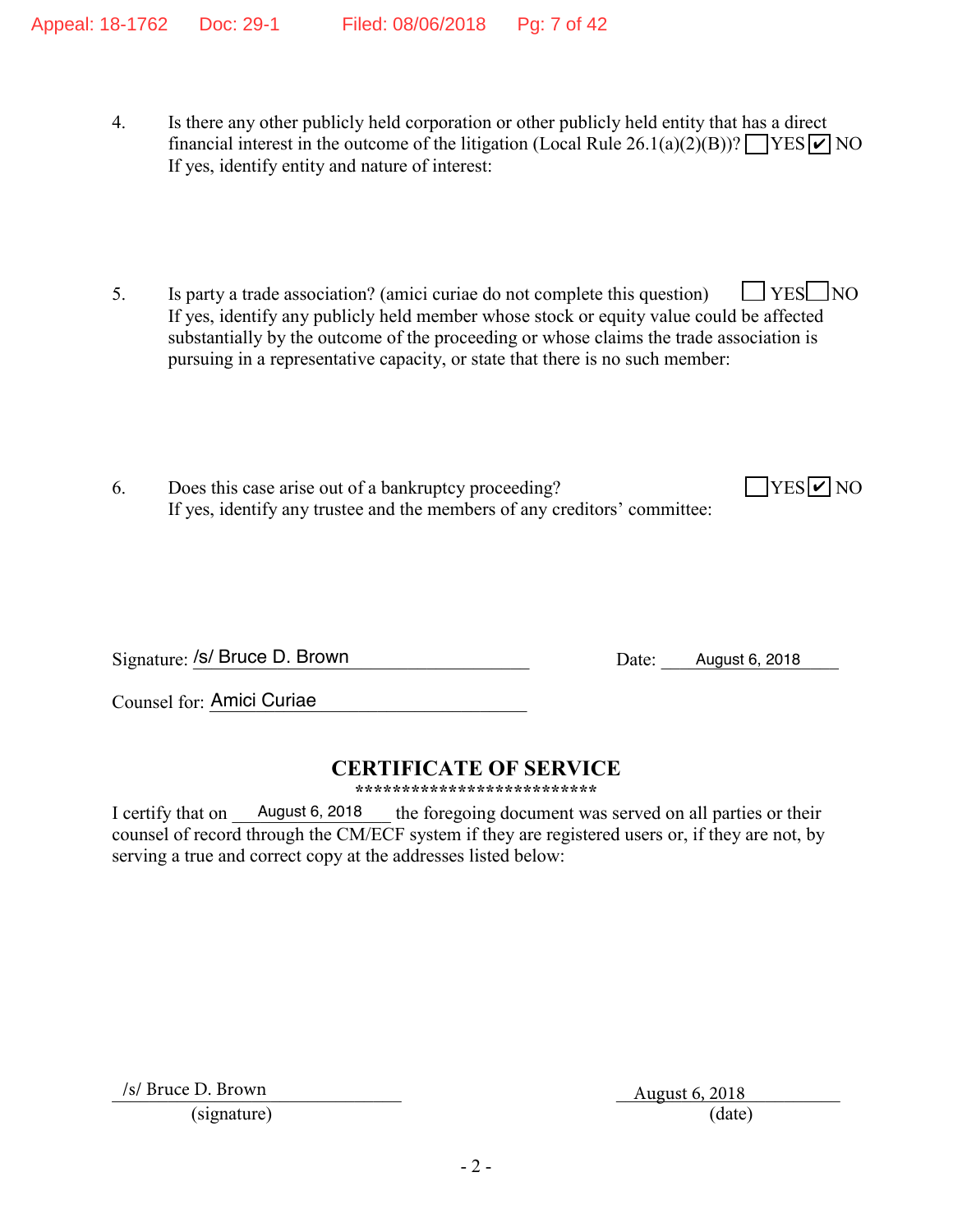#### UNITED STATES COURT OF APPEALS FOR THE FOURTH CIRCUIT DISCLOSURE OF CORPORATE AFFILIATIONS AND OTHER INTERESTS

Disclosures must be filed on behalf of all parties to a civil, agency, bankruptcy or mandamus case, except that a disclosure statement is **not** required from the United States, from an indigent party, or from a state or local government in a pro se case. In mandamus cases arising from a civil or bankruptcy action, all parties to the action in the district court are considered parties to the mandamus case.

Corporate defendants in a criminal or post-conviction case and corporate amici curiae are required to file disclosure statements.

If counsel is not a registered ECF filer and does not intend to file documents other than the required disclosure statement, counsel may file the disclosure statement in paper rather than electronic form. Counsel has a continuing duty to update this information.

No. 18-1762 Caption: In re Murphy-Brown LLC

Pursuant to FRAP 26.1 and Local Rule 26.1,

WRAL-TV WRAL-TV

(name of party/amicus)

who is \_\_\_\_\_\_\_\_\_\_\_\_\_\_\_\_\_\_\_\_\_\_\_\_\_\_, makes the following disclosure: (appellant/appellee/petitioner/respondent/amicus/intervenor)

1. Is party/amicus a publicly held corporation or other publicly held entity?  $\Box$  YES  $\Box$  NO

 $\mathcal{L}_\mathcal{L} = \{ \mathcal{L}_\mathcal{L} = \{ \mathcal{L}_\mathcal{L} = \{ \mathcal{L}_\mathcal{L} = \{ \mathcal{L}_\mathcal{L} = \{ \mathcal{L}_\mathcal{L} = \{ \mathcal{L}_\mathcal{L} = \{ \mathcal{L}_\mathcal{L} = \{ \mathcal{L}_\mathcal{L} = \{ \mathcal{L}_\mathcal{L} = \{ \mathcal{L}_\mathcal{L} = \{ \mathcal{L}_\mathcal{L} = \{ \mathcal{L}_\mathcal{L} = \{ \mathcal{L}_\mathcal{L} = \{ \mathcal{L}_\mathcal{$ 

- 2. Does party/amicus have any parent corporations? If yes, identify all parent corporations, including all generations of parent corporations:  $\triangledown$  YES  $\triangledown$  NO Capitol Broadcasting Company
- 3. Is 10% or more of the stock of a party/amicus owned by a publicly held corporation or other publicly held entity? If yes, identify all such owners:  $\Box$ YES $\nabla$ NO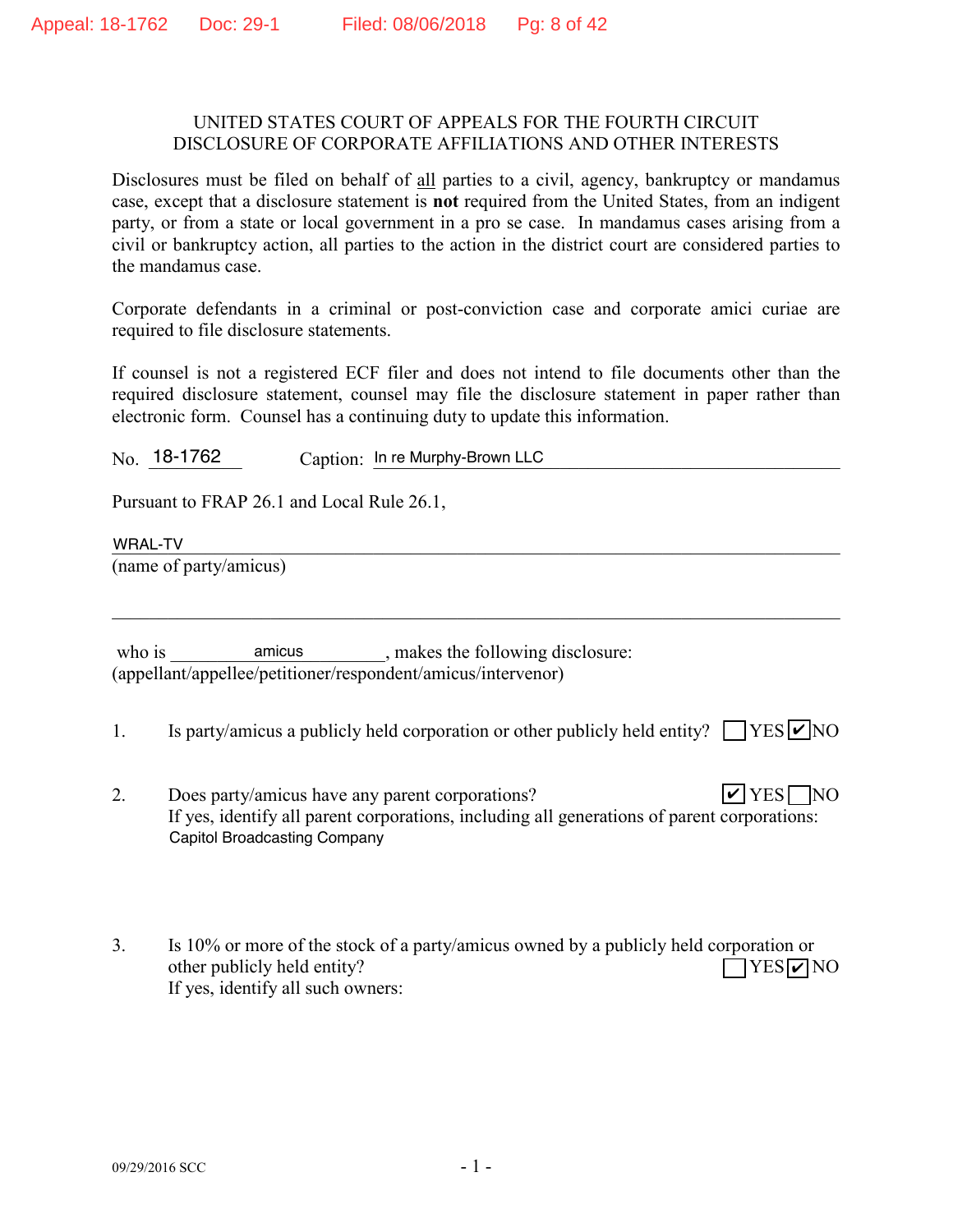- 4. Is there any other publicly held corporation or other publicly held entity that has a direct financial interest in the outcome of the litigation (Local Rule 26.1(a)(2)(B))?  $\sqrt{\text{YES} \cdot \text{V}}$  NO If yes, identify entity and nature of interest:
- 5. Is party a trade association? (amici curiae do not complete this question)  $\Box$  YES  $\Box$  NO If yes, identify any publicly held member whose stock or equity value could be affected substantially by the outcome of the proceeding or whose claims the trade association is pursuing in a representative capacity, or state that there is no such member:
- 6. Does this case arise out of a bankruptcy proceeding? If yes, identify any trustee and the members of any creditors' committee:

Signature:/s/Bruce D. Brown Date: August 6, 2018

Date: August  $6, 2018$ 

 $YES$   $\overline{V}$  NO

Counsel for: <u>Amici Curiae</u>

# **CERTIFICATE OF SERVICE**

**\*\*\*\*\*\*\*\*\*\*\*\*\*\*\*\*\*\*\*\*\*\*\*\*\*\***

I certify that on August 6, 2018 the foregoing document was served on all parties or their counsel of record through the CM/ECF system if they are registered users or, if they are not, by serving a true and correct copy at the addresses listed below: August 6, 2018

/s/ Bruce D. Brown August 6, 2018

(signature) (date)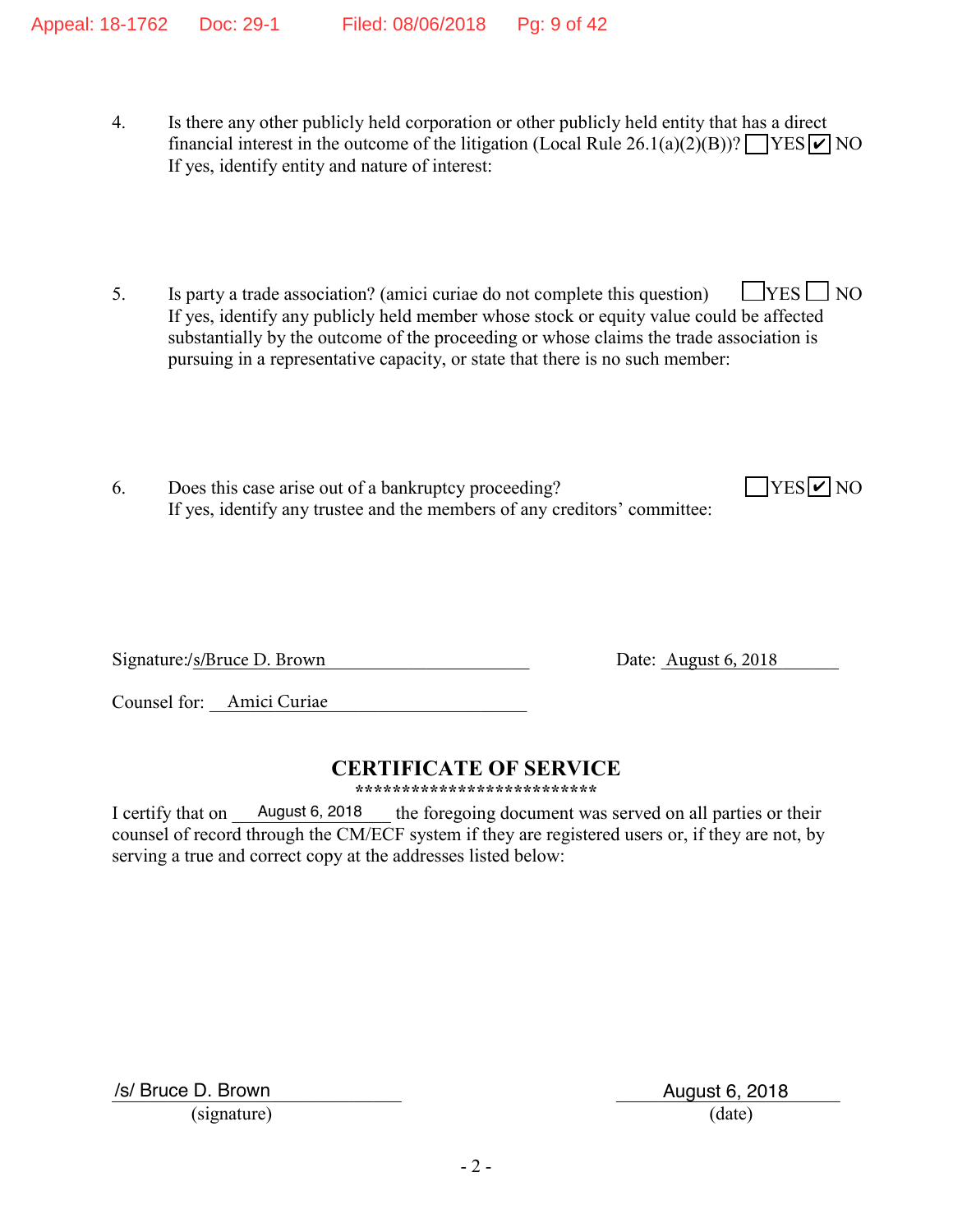# **TABLE OF CONTENTS**

|                | STATEMENT OF IDENTITY AND INTEREST OF AMICI CURIAE  1                                                                                              |  |
|----------------|----------------------------------------------------------------------------------------------------------------------------------------------------|--|
|                |                                                                                                                                                    |  |
|                |                                                                                                                                                    |  |
|                |                                                                                                                                                    |  |
|                |                                                                                                                                                    |  |
| $\mathbf{I}$ . | The gag order here chills newsgathering, leading to less accurate and<br>complete reporting about these cases and depriving the public of          |  |
| II.            | Gag orders are prior restraints and only appropriate in certain narrow                                                                             |  |
|                |                                                                                                                                                    |  |
| <b>B</b> .     | The gag order is particularly offensive to the First Amendment because it<br>applies to dozens of civil cases that are expected go on for years 17 |  |
|                |                                                                                                                                                    |  |
|                |                                                                                                                                                    |  |
|                |                                                                                                                                                    |  |
|                |                                                                                                                                                    |  |
|                |                                                                                                                                                    |  |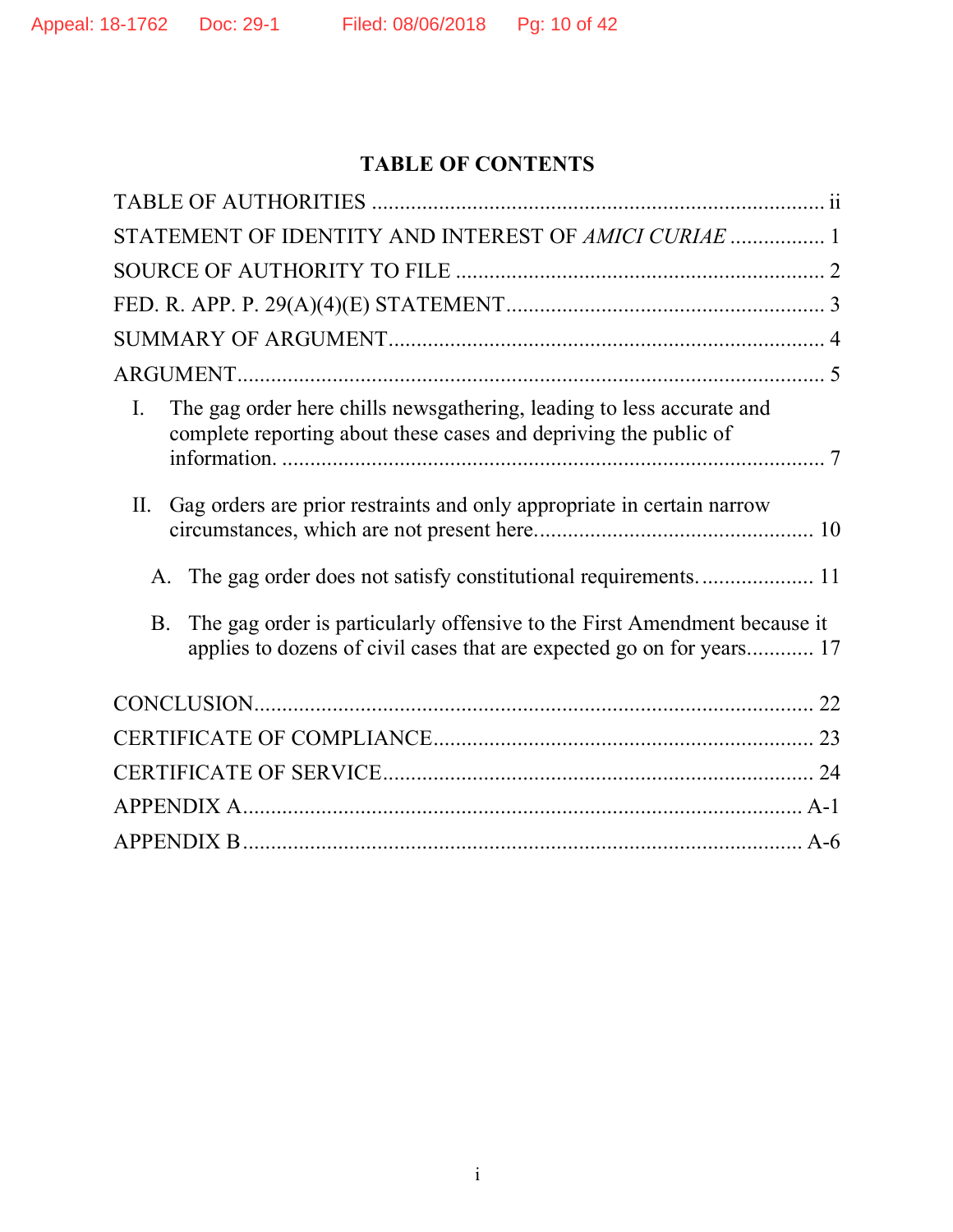# **TABLE OF AUTHORITIES**

## **Cases**

| Bailey v. Sys. Innovation, Inc., 852 F.2d 93 (3d Cir. 1988) 11, 20, 21                                                                                       |
|--------------------------------------------------------------------------------------------------------------------------------------------------------------|
|                                                                                                                                                              |
|                                                                                                                                                              |
|                                                                                                                                                              |
| Food Lion, Inc. v. Capital Cities/ABC, Inc., 194 F.3d 505 (4th Cir. 1999) 6                                                                                  |
|                                                                                                                                                              |
| Grove Fresh Distribs., Inc. v. Everfresh Juice Co., 24 F.3d 893 (7th Cir. 1994) 19                                                                           |
|                                                                                                                                                              |
|                                                                                                                                                              |
|                                                                                                                                                              |
|                                                                                                                                                              |
|                                                                                                                                                              |
|                                                                                                                                                              |
| Minn. Star & Trib. Co. v. Minn. Comm'r of Revenue, 460 U.S. 575 (1983) 8                                                                                     |
|                                                                                                                                                              |
|                                                                                                                                                              |
| Richmond Newspapers, Inc. v. Virginia, 448 U.S. 555 (1980)5, 6, 7, 8                                                                                         |
|                                                                                                                                                              |
|                                                                                                                                                              |
|                                                                                                                                                              |
|                                                                                                                                                              |
|                                                                                                                                                              |
| <b>Other Authorities</b>                                                                                                                                     |
|                                                                                                                                                              |
| Anne Blythe, Jury Awards More Than \$25 Million to Duplin County Couple in<br><i>Hog-Farm Case</i> , News & Observer (June 29, 2018), https://perma.cc/P37L- |
|                                                                                                                                                              |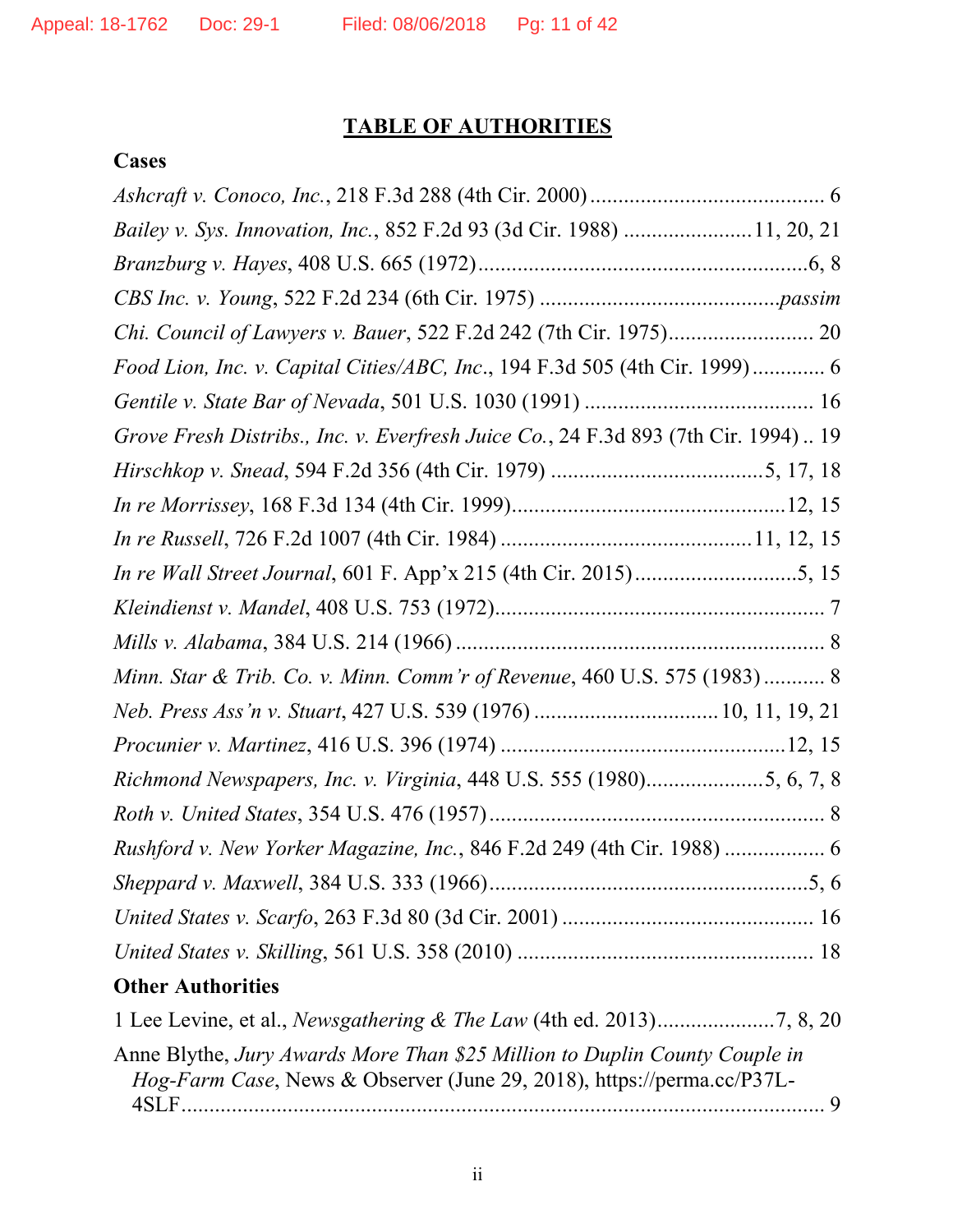| Craig Jarvis, Gag Order in Hog Farm Trial Has Pig Producer Hamstrung.<br>Murphy-Brown Wants to Talk., News & Observer (July 27, 2018),<br>10                                                                                                   |
|------------------------------------------------------------------------------------------------------------------------------------------------------------------------------------------------------------------------------------------------|
| Emery P. Dalesio, Pork Giant Smithfield Foods Ordered to Pay \$25M in Nuisance                                                                                                                                                                 |
| Kyle Hanlin, <i>Lawsuits Continue Against Hog Farms</i> , WilmingtonBiz (July 27,<br>2018), https://perma.cc/9JJV-9JU4.<br>9                                                                                                                   |
| Lisa Sorg, Despite Legislative Wins, North Carolina Pork Giant Loses Again in<br>Court, NC Policy Watch (July 2, 2018), https://perma.cc/T9VQ-HZ8N  9                                                                                          |
| Travis Fain & Laura Leslie, Massive Hog Trial Verdict As Elected Leaders Rally<br>for Farmers, WRAL.com (Aug. 3, 2018), https://perma.cc/U6UJ-YXQ9 9                                                                                           |
| Travis Fain, Hog Farm Trial Testimony: Crusty Pigs, "Feces in the Air",                                                                                                                                                                        |
| Valerie Bauerlein, Pork Giant Loses Essential Legal Battle in Manure Case, Wall                                                                                                                                                                |
| Valerie Bauerlein, Residents Raise a Stink Over Pig Farms in North Carolina:<br>Trial will help determine how hundreds of other complaints against pork giant<br>Smithfield Foods will be handled, with major implications for the state, Wall |
| <b>Rules</b>                                                                                                                                                                                                                                   |
| .2, 3                                                                                                                                                                                                                                          |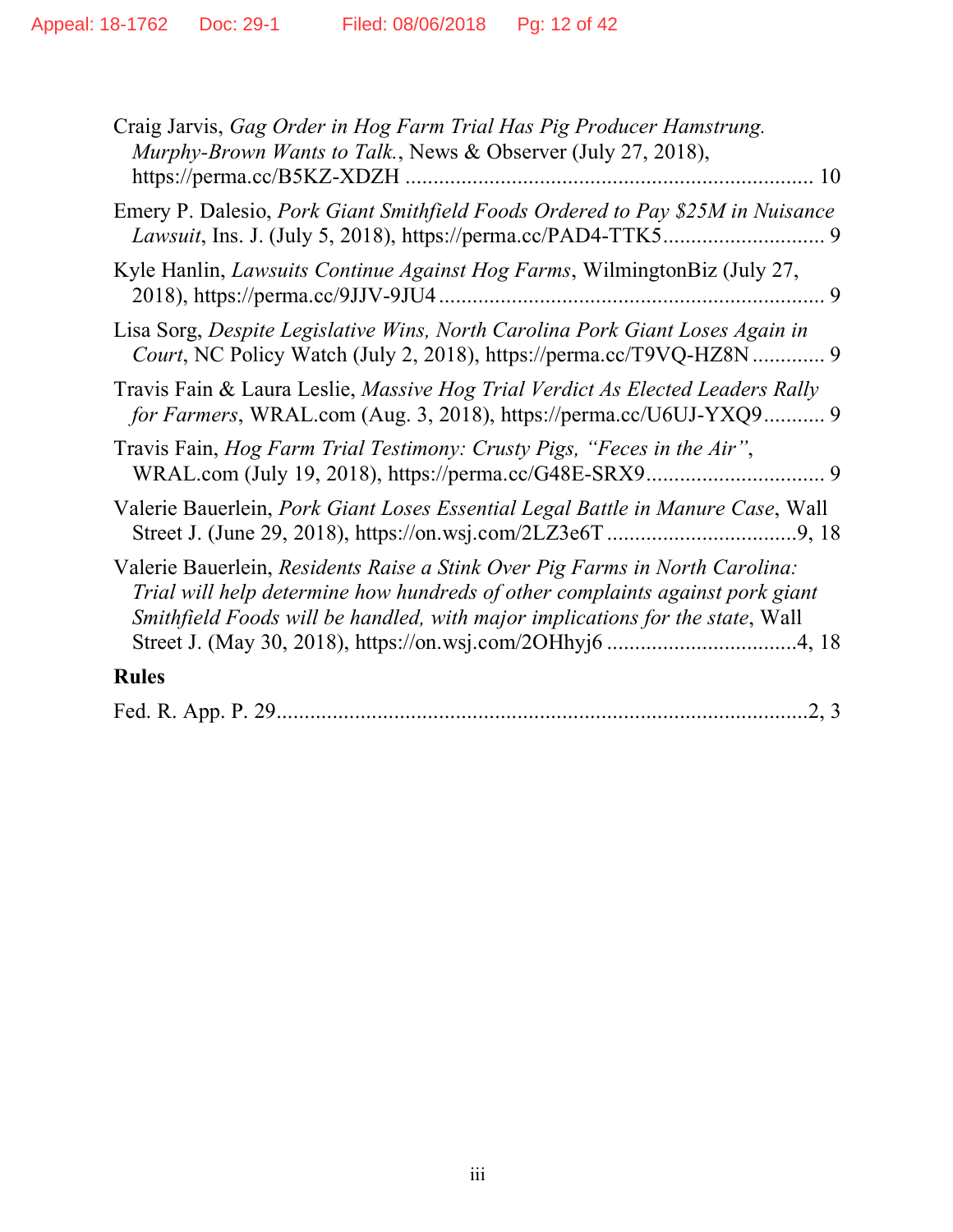### **STATEMENT OF IDENTITY AND INTEREST OF** *AMICI CURIAE*

*Amici curiae* are the Reporters Committee for Freedom of the Press, American Society of News Editors, The Associated Press, Association of Alternative Newsmedia, The McClatchy Company, Media Law Resource Center, National Press Photographers Association, News Media Alliance, North Carolina Press Association, Society of Professional Journalists, Tully Center for Free Speech, and WRAL-TV. A supplemental statement of identity and interest of *amici curiae* is included below as Appendix A.

*Amici* file this brief in support of Petitioner Murphy-Brown LLC's request for a writ of mandamus directing the district court to vacate a gag order entered in 26 related civil cases. As members or representatives of the news media, *amici*  have a strong interest in safeguarding the public's constitutional right of access to the judicial system and in preserving their ability to obtain information from willing speakers in order to report on civil trials. Accordingly, *amici* submit this brief to emphasize the following points.

The underlying cases here are of significant interest and importance to the public. They involve dozens of nuisance challenges to the waste management and environmental practices of hog farms in North Carolina. The gag order entered by the district court imposes unconstitutional restrictions on the ability of reporters and news organizations to keep the public informed about these cases. Journalists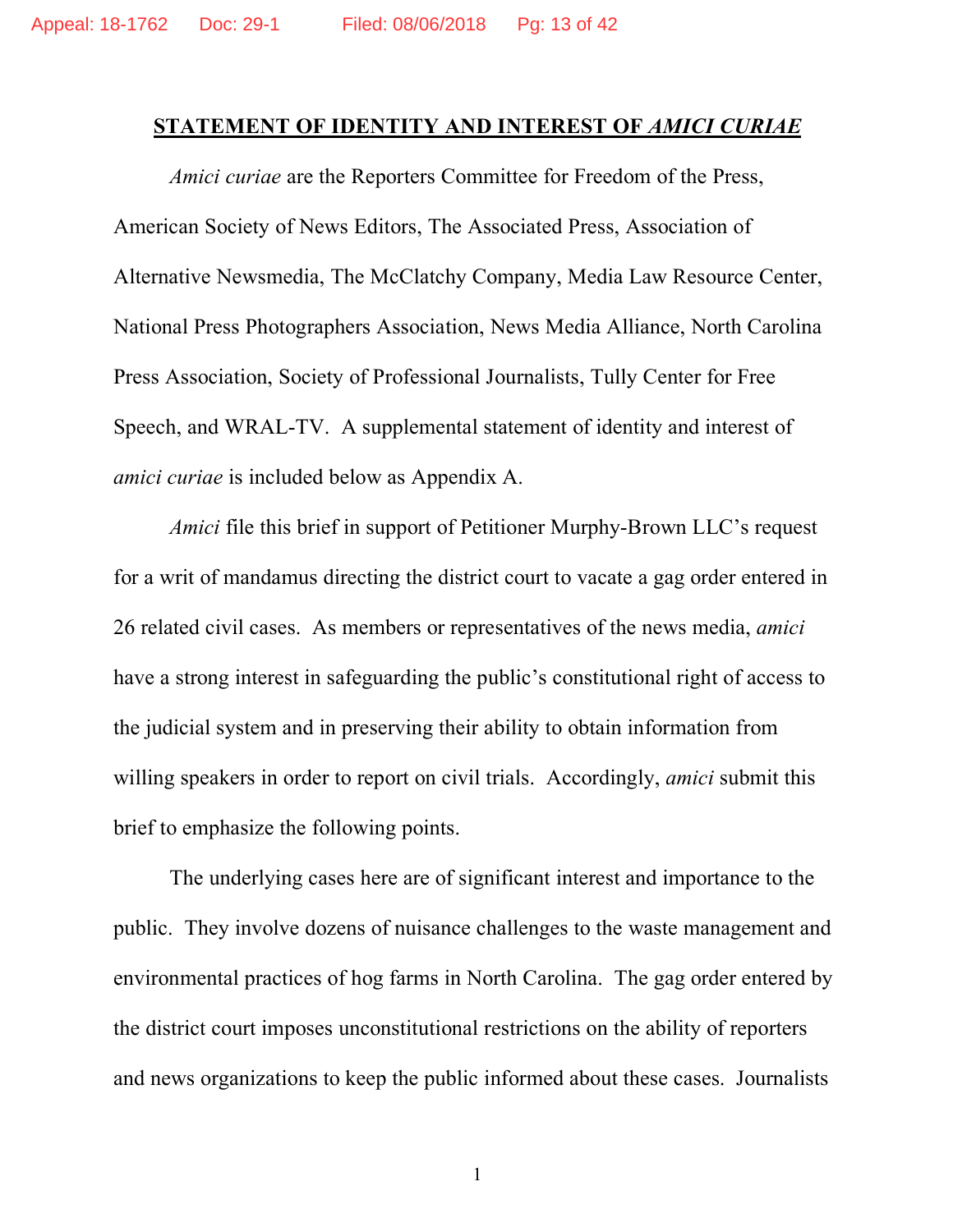rely upon interviews with those involved in litigation and those who may be called as witnesses to produce accurate and insightful reporting. If reporters are restricted from speaking with trial participants and anyone who may be called as a witness at trial in these cases, the press and the public will be deprived of important sources of information about them.

It is vital that district courts properly apply the correct legal standards when imposing any limitation on the First Amendment rights of the public and press. *Amici* submit this brief to emphasize the important interests at stake and the impact that gag orders like the one entered by the district court have on members of the media and the public.

## **SOURCE OF AUTHORITY TO FILE**

Counsel for Petitioner and Respondents have consented to the filing of this brief. *See* Fed. R. App. P. 29(a)(2).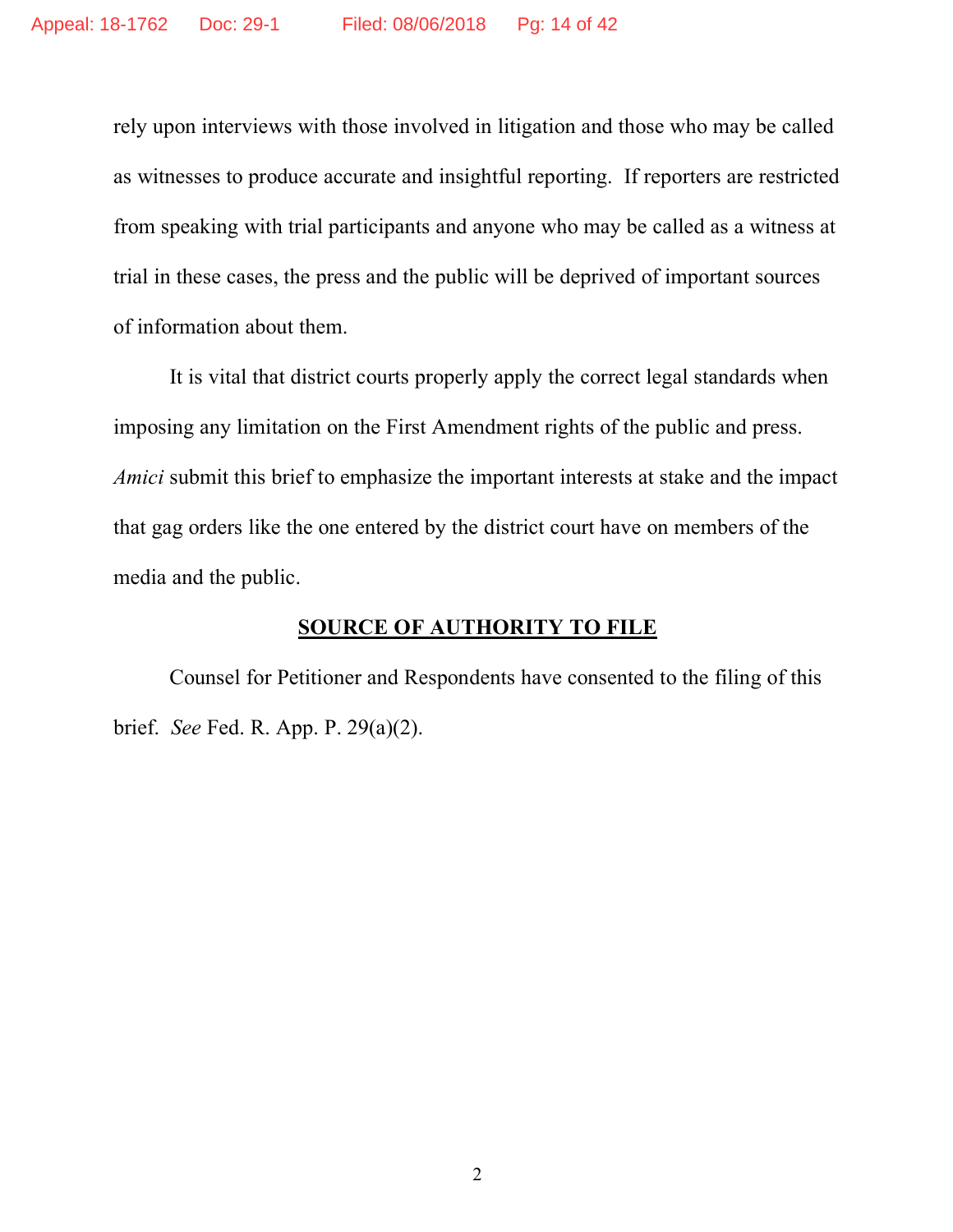## **FED. R. APP. P. 29(a)(4)(E) STATEMENT**

*Amici* state that:

- 1. no party's counsel authored the brief in whole or in part;
- 2. no party or party's counsel contributed money intended to fund preparing or submitting the brief; and
- 3. no person, other than *amici*, their members or their counsel, contributed money intended to fund preparing or submitting the brief.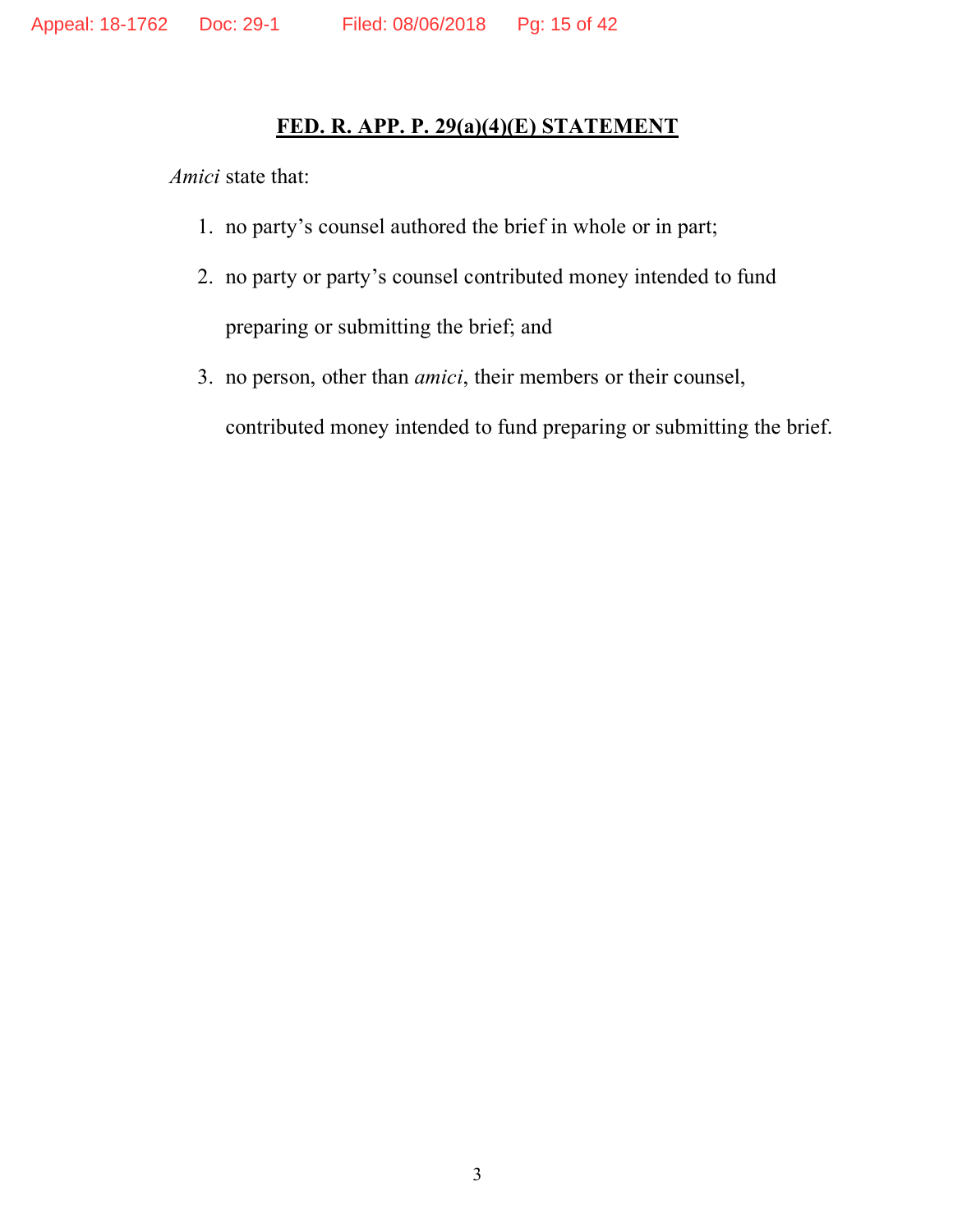### **SUMMARY OF ARGUMENT**

The gag order at issue, which applies in 26 civil cases, places an incredibly broad and unconstitutional restriction on the speech of hundreds of trial participants and potential witnesses for the duration of these cases, which are expected to continue for the next several years. The gag order has impeded—and will continue to impede—the ability of journalists to report on these cases, which concern matters of significant public interest and importance related to North Carolina's \$2.9 billion hog industry and the environmental impact of its waste management practices.<sup>1</sup> The district court failed to apply the correct legal standards for determining whether and to what extent the First Amendment rights of the press and public must yield to the fair trial interests of the litigants. Indeed, the record does not support a finding that the parties' fair trial rights are threatened in any way by public access to information about these cases—let alone to the extent required to justify the extreme remedy imposed by the district court.

In addition, the district court's gag order is, on its face, unconstitutionally overbroad, applying to hundreds of trial participants, attorneys, court personnel, and "potential witnesses," who have not been identified or notified that they may

 <sup>1</sup> *See* Valerie Bauerlein, *Residents Raise a Stink Over Pig Farms in North Carolina: Trial will help determine how hundreds of other complaints against pork giant Smithfield Foods will be handled, with major implications for the state*, Wall Street J. (May 30, 2018), https://on.wsj.com/2OHhyj6.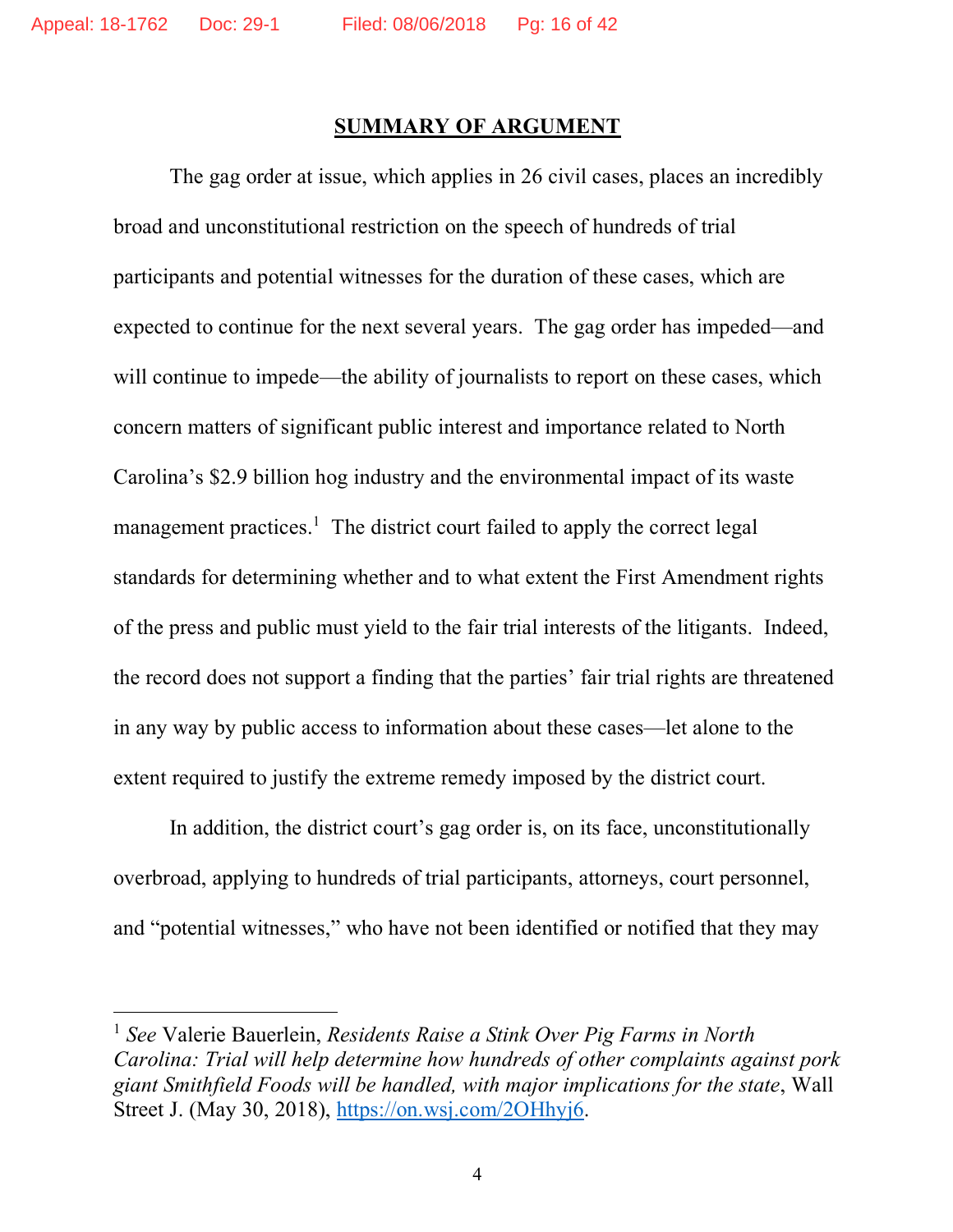be called to testify. This Court has rejected a similar gag order in a criminal case, *In re Wall Street Journal*, 601 F. App'x 215 (4th Cir. 2015), and *amici* are unaware of any civil case in which this Court has affirmed a gag order. In fact, this Court has long recognized that gag orders are particularly problematic in the civil context, where cases frequently last multiple years. *Hirschkop v. Snead*, 594 F.2d 356, 373 (4th Cir. 1979).

For all of these reasons, *amici* join Petitioners in urging this Court to issue a writ of mandamus directing the district court to immediately vacate its gag order.

#### **ARGUMENT**

For centuries, openness has been considered an "indispensable" element of trials. *Richmond Newspapers, Inc. v. Virginia*, 448 U.S. 555, 597 (1980). As the Supreme Court has recognized, secrecy breeds "distrust" of the judicial system and its ability to adjudicate matters fairly. *Sheppard v. Maxwell*, 384 U.S. 333, 349 (1966). The benefits of an open and transparent legal system, on the other hand, are manifold, both to the parties and the public. Openness gives "assurance that the proceedings [are] conducted fairly to all concerned, and it discourage[s] perjury, the misconduct of participants, and decisions based on secret bias or partiality." *Richmond Newspapers*, 448 U.S. at 569.

The nexus between openness and fairness in judicial proceedings and the role of an unfettered press is well-established. "A responsible press has always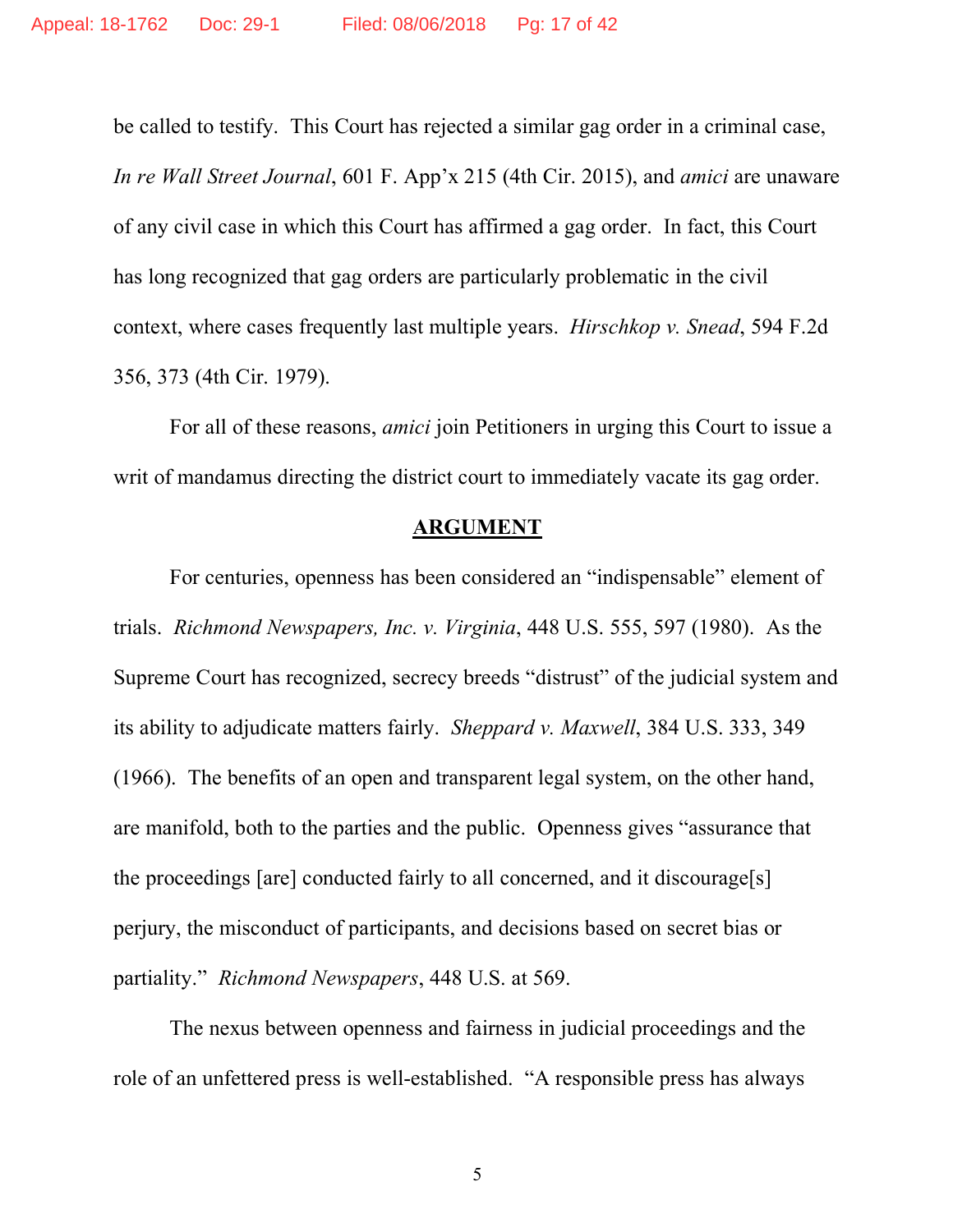been regarded as the handmaiden of effective judicial administration. . . ."

*Sheppard*, 384 U.S. at 350. For these reasons, the First Amendment guarantees the press and public a right of access to criminal and civil trials. *See Rushford v. New Yorker Magazine, Inc.*, 846 F.2d 249, 253 & n.4 (4th Cir. 1988). This constitutional protection gives rise to a strong "presumption" in favor of openness that may be abrogated only in "unusual circumstances." *Ashcraft v. Conoco, Inc.*, 218 F.3d 288, 302 (4th Cir. 2000) (internal quotation marks and citations omitted).

The reach of the First Amendment extends beyond access to the courtroom and court filings to protect general newsgathering activities. *Richmond Newspapers*, 448 U.S. at 576 ("'[W]ithout some protection for seeking out the news, freedom of the press could be eviscerated.'") (quoting *Branzburg v. Hayes*, 408 U.S. 665, 681 (1972)); *Food Lion, Inc. v. Capital Cities/ABC, Inc*., 194 F.3d 505, 520 (4th Cir. 1999) (recognizing "First Amendment interests in newsgathering"); *CBS Inc. v. Young*, 522 F.2d 234, 238 (6th Cir. 1975) (finding that newsgathering "qualifies for First Amendment protections").

Because journalists frequently seek to gather the news by interviewing parties and witnesses to judicial proceedings, gag orders on trial participants are prior restraints that undermine these foundational principles of openness. *See CBS*, 522 F.2d at 238, 239–40. They are particularly offensive to the First Amendment, for they violate not only the rights of those individuals who have been restrained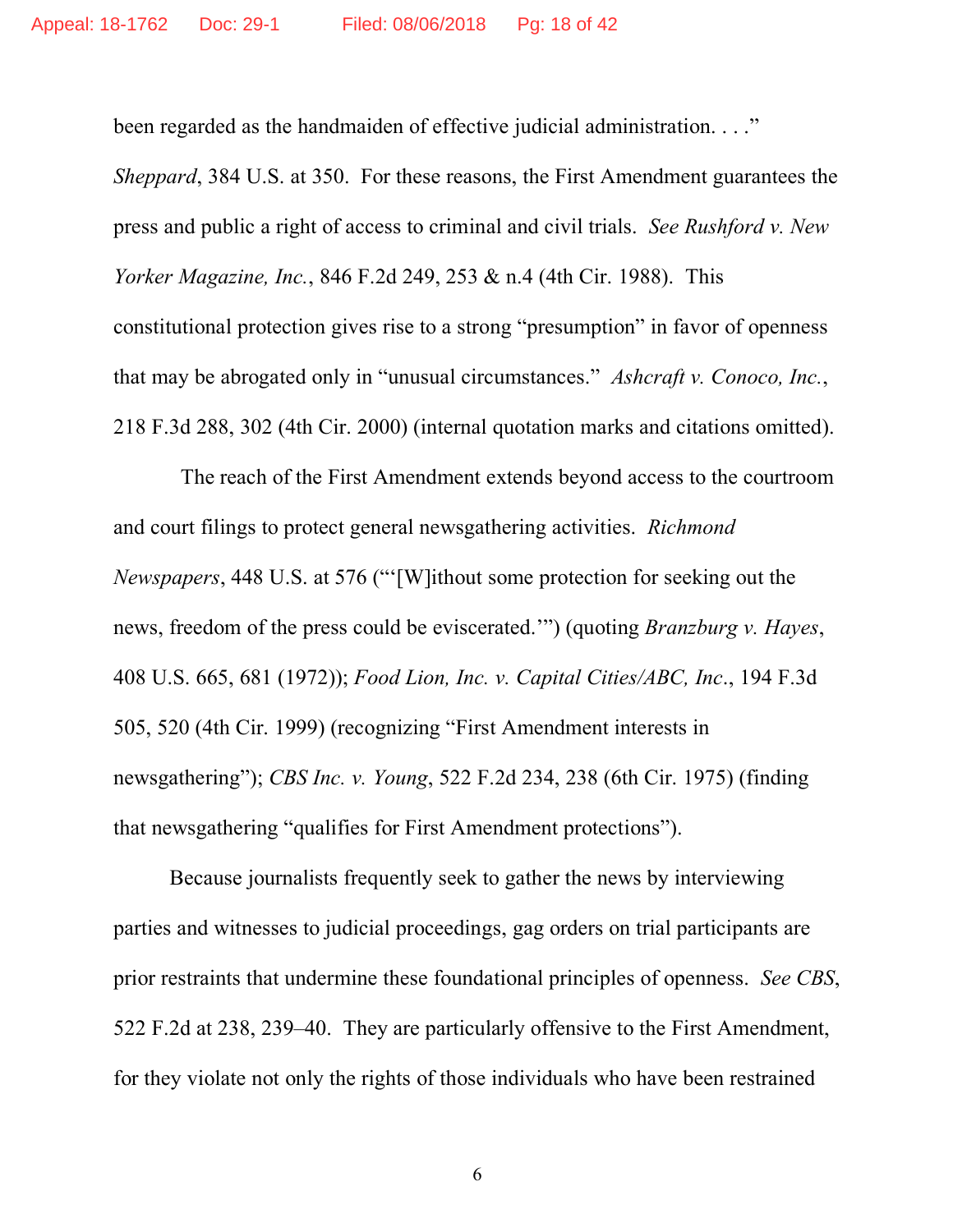from speaking, but also the rights of the press and public to receive information from willing speakers. 1 Lee Levine, et al., *Newsgathering & The Law* § 8.01 (4th ed. 2013) (gag orders "plainly burden both the newsgathering activities of the press and the freedom of expression of participants in the judicial process").

## **I. The gag order here chills newsgathering, leading to less accurate and complete reporting about these cases and depriving the public of information.**

When assessing the propriety of a gag order, courts must consider not only the free speech interests of those subject to the order but also the impact on the First Amendment rights of the press and public to gather and receive information about cases pending in the courts. *See, e.g.*, *CBS*, 522 F.2d at 237–38 (vacating gag order that "directly impaired or curtailed" the media's "ability to gather the news concerning the trial");

As the Supreme Court has long held, "[f]ree speech carries with it some freedom to listen" and receive information about the workings of government. *Richmond Newspapers*, 448 U.S. at 576; *Kleindienst v. Mandel*, 408 U.S. 753, 763 (1972) ("It is the purpose of the First Amendment to preserve an uninhibited marketplace of ideas in which truth will ultimately prevail." (internal quotation marks and citation omitted)). The Supreme Court has also repeatedly recognized that the First Amendment includes "a 'right to gather information,'" because "'without some protection for seeking out the news, freedom of the press could be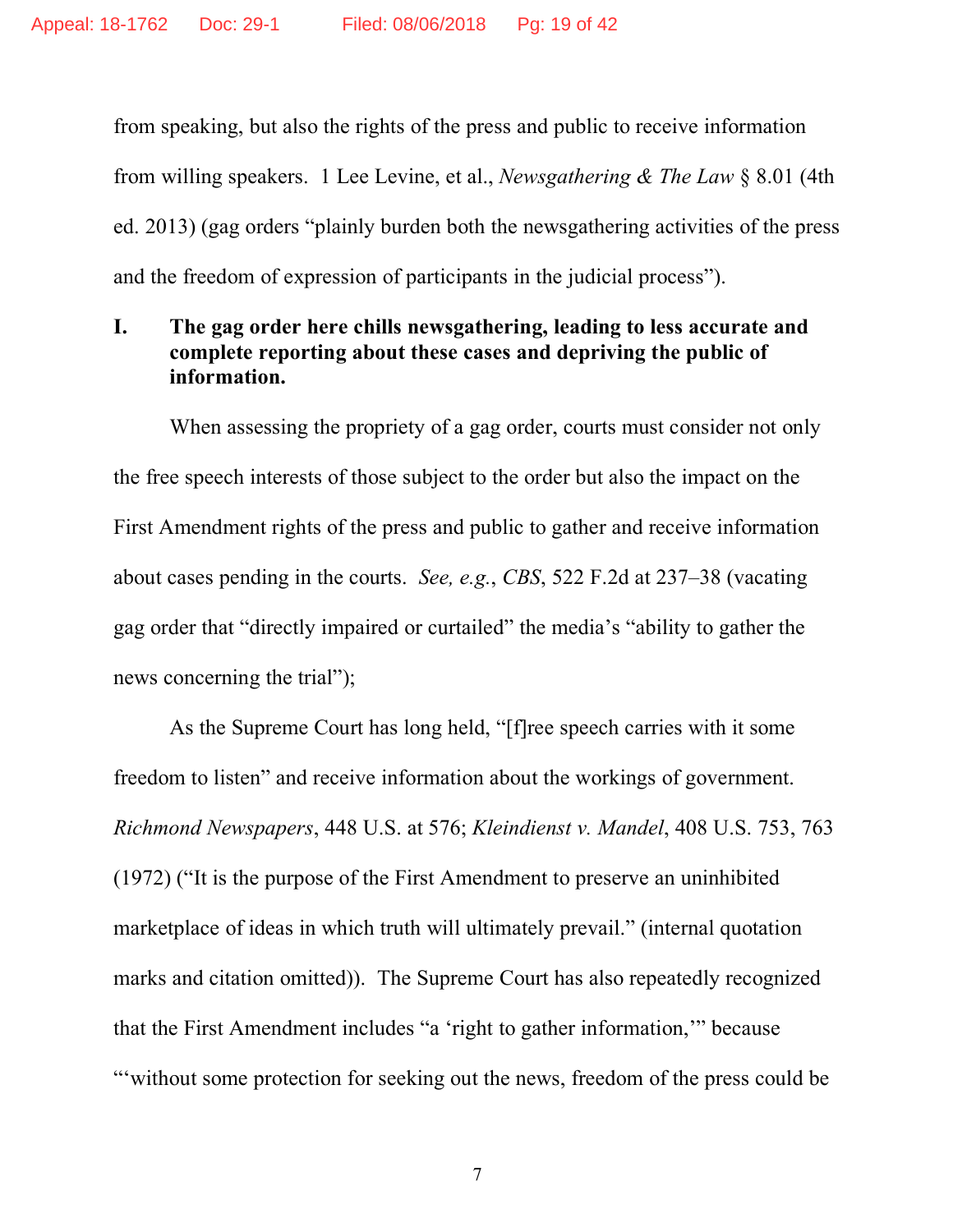eviscerated.'" *Richmond Newspapers*, 448 U.S. at 576 (quoting *Branzburg*, 408 U.S. at 681).

These protections empower the press to fulfill its constitutionally recognized duty to inform citizens about matters of public concern such as the high-profile trials at issue here. *Mills v. Alabama*, 384 U.S. 214, 219 (1966) ("The Constitution specifically selected the press . . . to play an important role in the discussion of public affairs."); *Minn. Star & Trib. Co. v. Minn. Comm'r of Revenue*, 460 U.S. 575, 585 (1983) (noting that an "untrammeled press" is "a vital source of public information" and "an informed public is the essence of working democracy"); *Roth v. United States*, 354 U.S. 476, 484 (1957) (explaining that the media provides the public with information necessary to "assure unfettered interchange of ideas" which enable "political and social changes desired by the people").

Gag orders like the one at issue here "choke off important sources of information," stifling the flow of information about court cases and impeding the press' right and ability to gather the news. Levine, *supra*, § 8.01. Indeed, "[t]he protected right to publish the news would be of little value in the absence of sources from which to obtain it." *CBS*, 522 F.2d at 236**–**38. Sources enhance accuracy and credibility in reporting, increase transparency and reader trust, and enrich news stories. Without them, the quality and thoroughness of news coverage of court cases suffers, frustrating the public's right of access to the courts.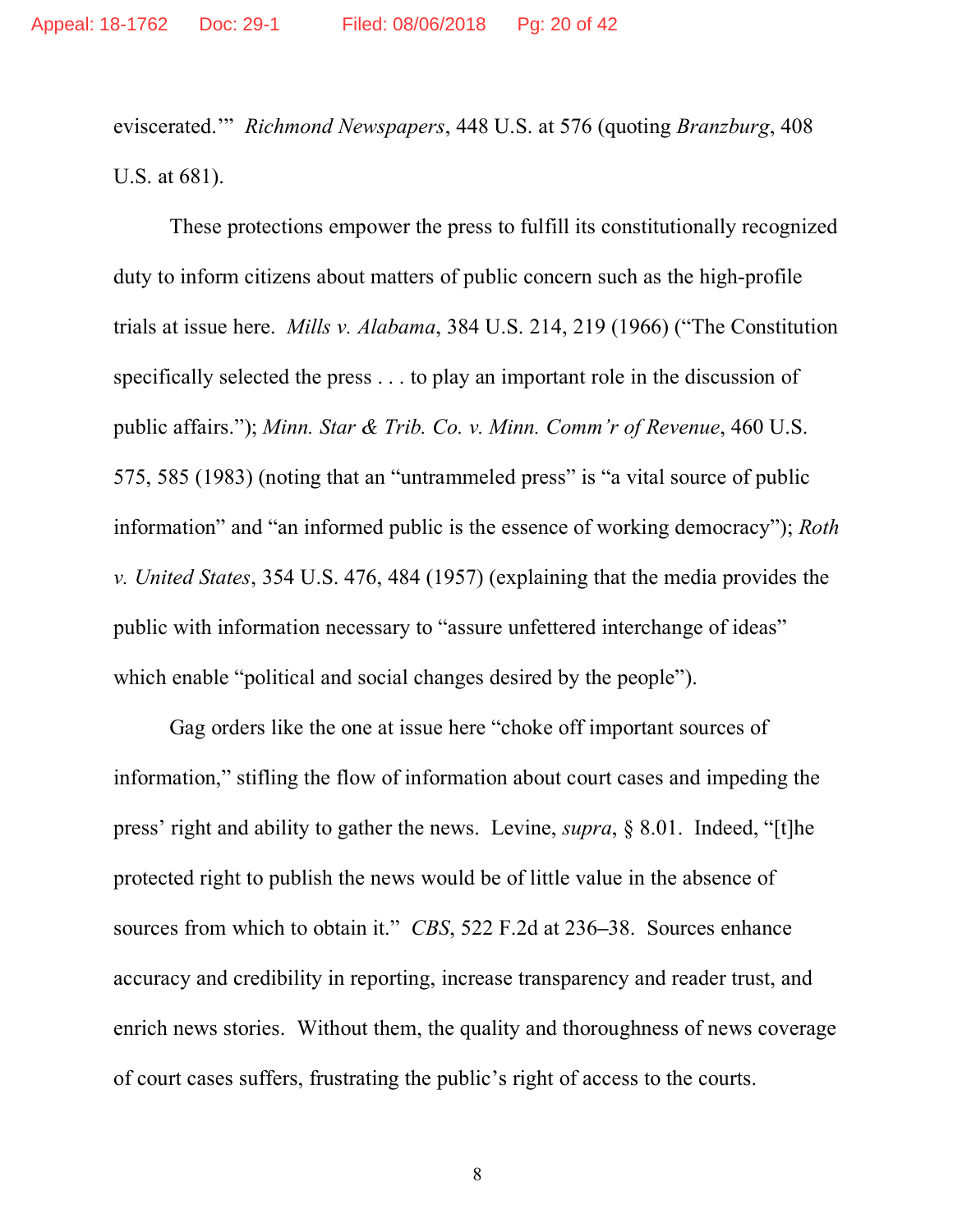The record makes clear that the district court's gag order silences willing speakers, including Petitioner and its contract farmers, who seek to convey information to the public but are barred from doing so.<sup>2</sup> Br. of Pet'r ("Pet. Br.") 12–13, 33. As a result, the gag order is hampering—and will continue to hamper—news coverage of these cases. The public will continue to be deprived of the perspective of trial participants, who know the most about these cases and are in the best position to identify potential legal errors and other problems as soon as

 <sup>2</sup> *See, e.g.*, Kyle Hanlin, *Lawsuits Continue Against Hog Farms*, WilmingtonBiz (July 27, 2018), https://perma.cc/9JJV-9JU4 ("Britt issued a gag order following the conclusions of the case, so neither Murphy-Brown/Smithfield Foods nor the plaintiffs are able to comment publicly as they could affect still-pending lawsuits."); Travis Fain, *Hog Farm Trial Testimony: Crusty Pigs, "Feces in the Air"*, WRAL.com (July 19, 2018), https://perma.cc/G48E-SRX9 ("The legal teams in these cases are subject to a gag order and can't give press interviews  $\dots$ "); Emery P. Dalesio, *Pork Giant Smithfield Foods Ordered to Pay \$25M in Nuisance Lawsuit*, Ins. J. (July 5, 2018), https://perma.cc/PAD4-TTK5 ("Smithfield declined to comment after the ruling, citing a judge's gag order meant to limit pre-trial publicity ahead of the next trials"); Lisa Sorg, *Despite Legislative Wins, North Carolina Pork Giant Loses Again in Court*, NC Policy Watch (July 2, 2018), https://perma.cc/T9VQ-HZ8N ("A Murphy-Brown spokeswoman said the company could not comment because of the judge's gag order on the parties to the lawsuit."); Anne Blythe, *Jury Awards More Than \$25 Million to Duplin County Couple in Hog-Farm Case*, News & Observer (June 29, 2018), https://perma.cc/P37L-4SLF ("[T]he judge issued an order that prohibits any of the parties from talking about the case . . . ."); Valerie Bauerlein, *Pork Giant Loses Essential Legal Battle in Manure Case*, Wall Street J. (June 29, 2018), https://on.wsj.com/2LZ3e6T (Petition for Mandamus, Ex. 5) ("Representatives of Smithfield and the plaintiffs declined to comment, citing a gag order."); Travis Fain & Laura Leslie, *Massive Hog Trial Verdict As Elected Leaders Rally for Farmers*, WRAL.com (Aug. 3, 2018), https://perma.cc/U6UJ-YXQ9 ("Neither legal team nor their clients had comment on the decision Friday. They're bound by a gag order from U.S. District Judge W. Earl Britt . . . .").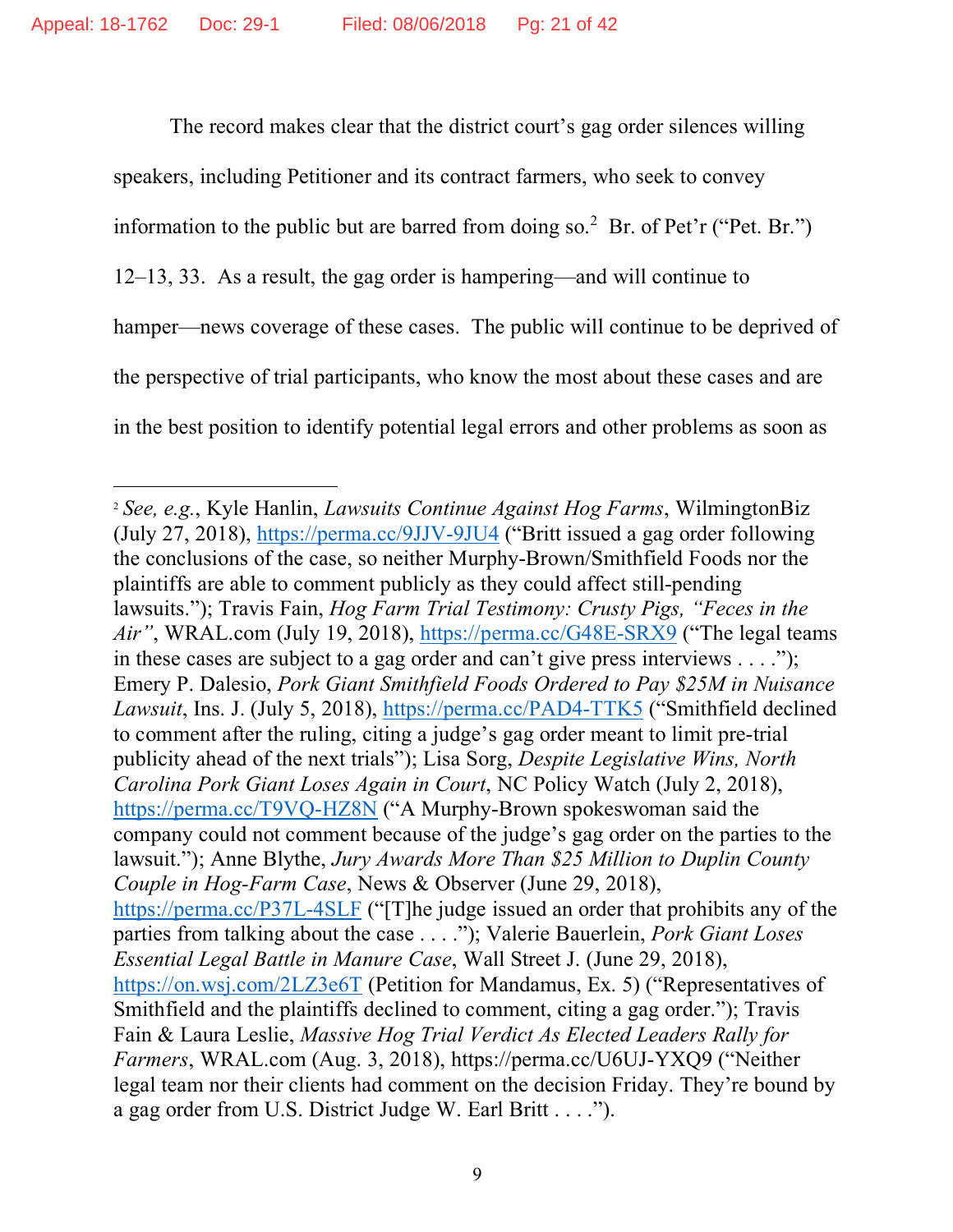they occur. Journalists will be forced to seek comment from non-trial participants who are less likely to have all the relevant information and may therefore be less reliable. As *The News & Observer* explained, "With the gag order in place, news stories about the cases have relied on courtroom testimony and commentary from outside advocates such as environmentalists and the hog-farming industry, without context and fact-checking that might be elicited from the attorneys." Craig Jarvis, *Gag Order in Hog Farm Trial Has Pig Producer Hamstrung. Murphy-Brown Wants to Talk.*, News & Observer (July 27, 2018), https://perma.cc/B5KZ-XDZH. In addition, given its broad scope, covering as-yet-unknown "potential witnesses" until the completion of these cases, the gag order will likely chill the speech of hundreds of people and restrict news coverage for years to come.

Thus, while this gag order may not halt news coverage of these cases entirely—for journalists will continue to try to cover them, despite this order—it could very well lead to less accurate and reliable reporting that has a greater likelihood of misleading potential jurors, thus defeating the order's purpose.

## **II. Gag orders are prior restraints and only appropriate in certain narrow circumstances, which are not present here.**

Gag orders implicate weighty First Amendment interests that may be overcome only in extreme cases. *See Neb. Press Ass'n v. Stuart*, 427 U.S. 539, 558 (1976) (holding unconstitutional an order prohibiting the media from publishing or broadcasting accounts of admissions made by the defendant in a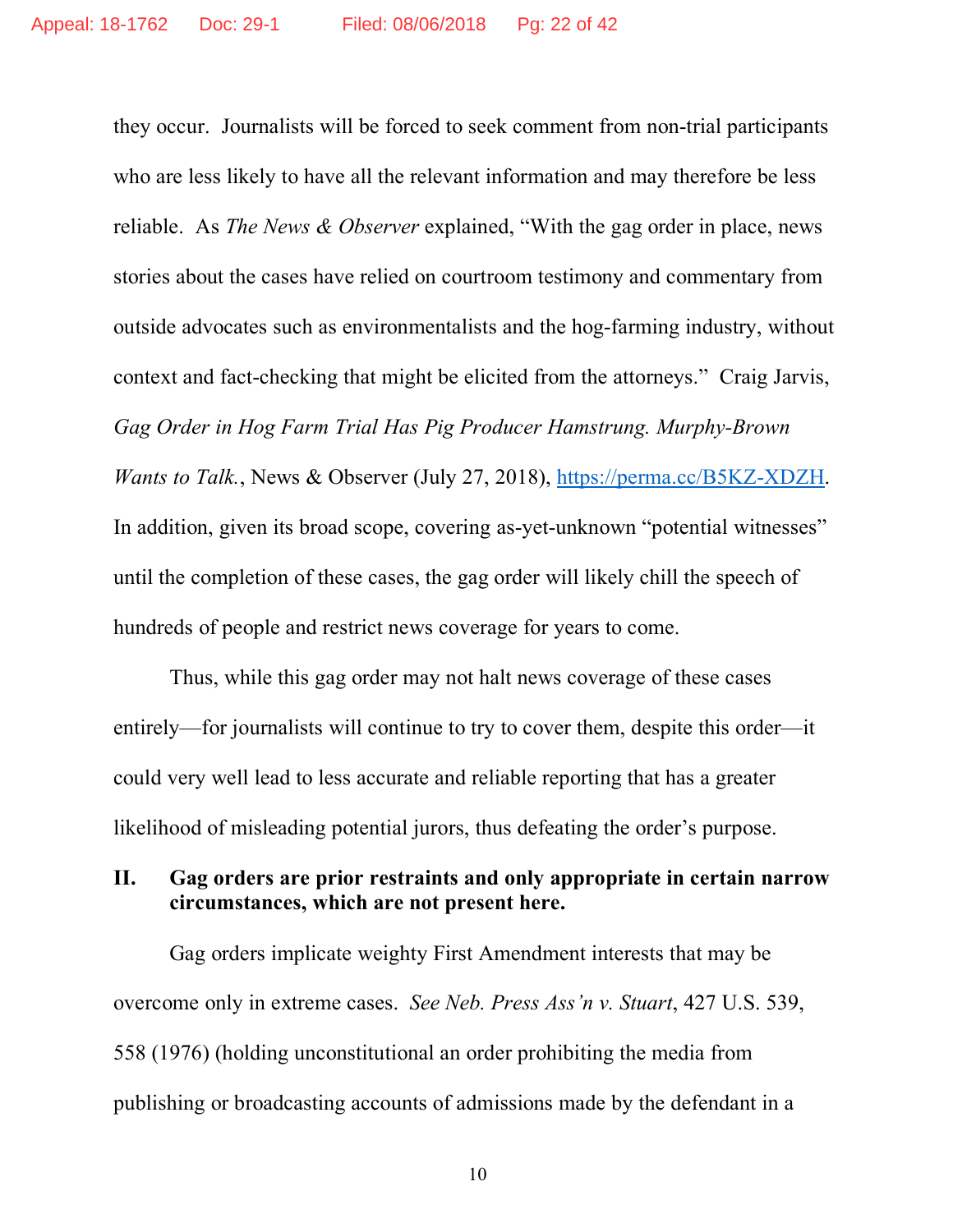criminal trial). Indeed, a gag order, like "[a]ny prior restraint on expression" comes "with a 'heavy presumption' against its constitutional validity," and any proponent of such a restriction bears a "heavy burden of showing justification for the imposition of such a restraint." *Id*. (citation omitted); *see also In re Russell*, 726 F.2d 1007, 1009 (4th Cir. 1984) (citing *Nebraska Press* and noting "weighty" First Amendment rights of trial witnesses subject to gag order); *CBS*, 522 F.2d at 238 ("[P]rior direct restraints by government upon First Amendment freedoms of expression and speech must be subjected by the courts to the closest scrutiny.").

"Prior restraints are the most drastic . . . judicial tool for enforcing the right to a fair trial." *Bailey v. Sys. Innovation, Inc.*, 852 F.2d 93, 98–99 (3d Cir. 1988) (citing *Neb. Press Ass'n*, 427 U.S. at 572–73 (Brennan, J., concurring)). "If any method other than a prior restraint can effectively be employed to further the governmental or private interest threatened here, then the order is invalid." *Id.*

#### A. The gag order does not satisfy constitutional requirements.

This Court has identified certain factors that make gag orders even more suspect in the civil context than they are in the criminal context. *See infra* Part II.B*.* Yet even assuming, *arguendo*, that the "reasonable likelihood" test adopted by the Fourth Circuit to evaluate the constitutionality of restrictive orders entered in certain criminal cases applies here, the district court's gag order must be vacated.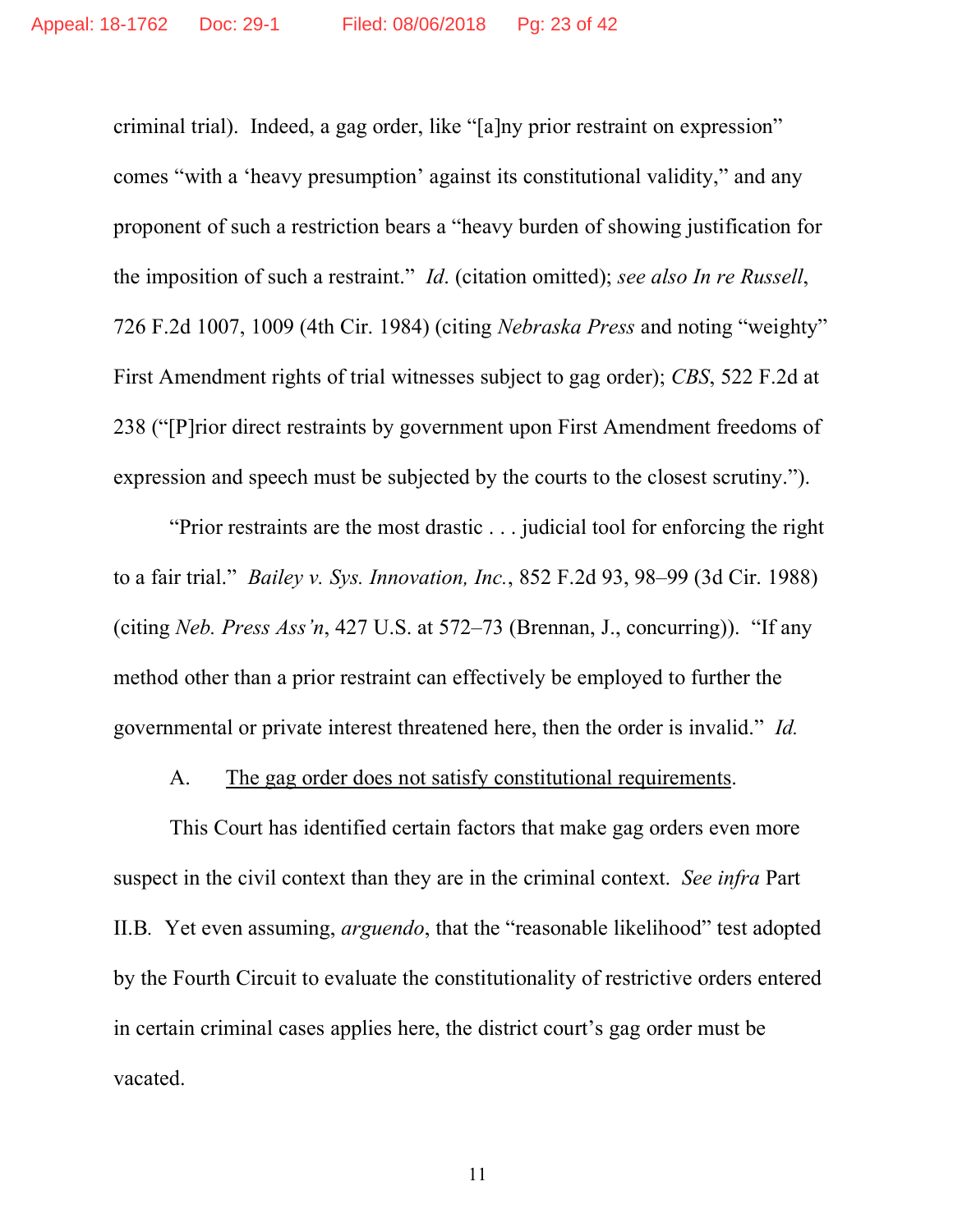Under the "reasonable likelihood" test, a gag order applicable to a trial participant, such as a party, prosecutor, or defense attorney, is permissible only if a court makes specific findings showing a "reasonable likelihood" that failure to issue the order would prejudice the defendant's right to a fair trial; in addition, any restriction imposed by such an order must be "no greater than necessary" to protect the defendant's Sixth Amendment rights. *In re Russell*, 726 F.2d at 1010; *In re Morrissey*, 168 F.3d 134, 140 (4th Cir. 1999) ("Under the First Amendment, content-based restrictions on attorney speech are permissible only when they are no greater than necessary to protect an accused's right to a fair trial or an impartial jury.") (citing *Procunier v. Martinez*, 416 U.S. 396, 413 (1974)).

As an initial matter, the district court here issued a stunningly broad gag order, silencing not only the parties and their "counsel, representatives, and agents," but also "all courthouse personnel" and "all *potential* witnesses," Joint Appendix ("J.A.") 617 (emphasis added)—a group that includes hundreds of people, Pet. Br. 33. The gag order states that it will remain in place for the duration of these 26 cases,<sup>3</sup> which are expected to continue for several years. Pet.

<sup>&</sup>lt;sup>3</sup> Although there is some ambiguity, as Petitioners explain, regarding whether the gag order applies to the five test cases captioned above or all 26 related cases, a cautious reading of this order suggests it is intended to apply to all 26 cases. *See*  Pet. Br. 40–41; J.A. 616 n.1 (gag order footnote noting that "[t]here are 26 cases involved in this litigation").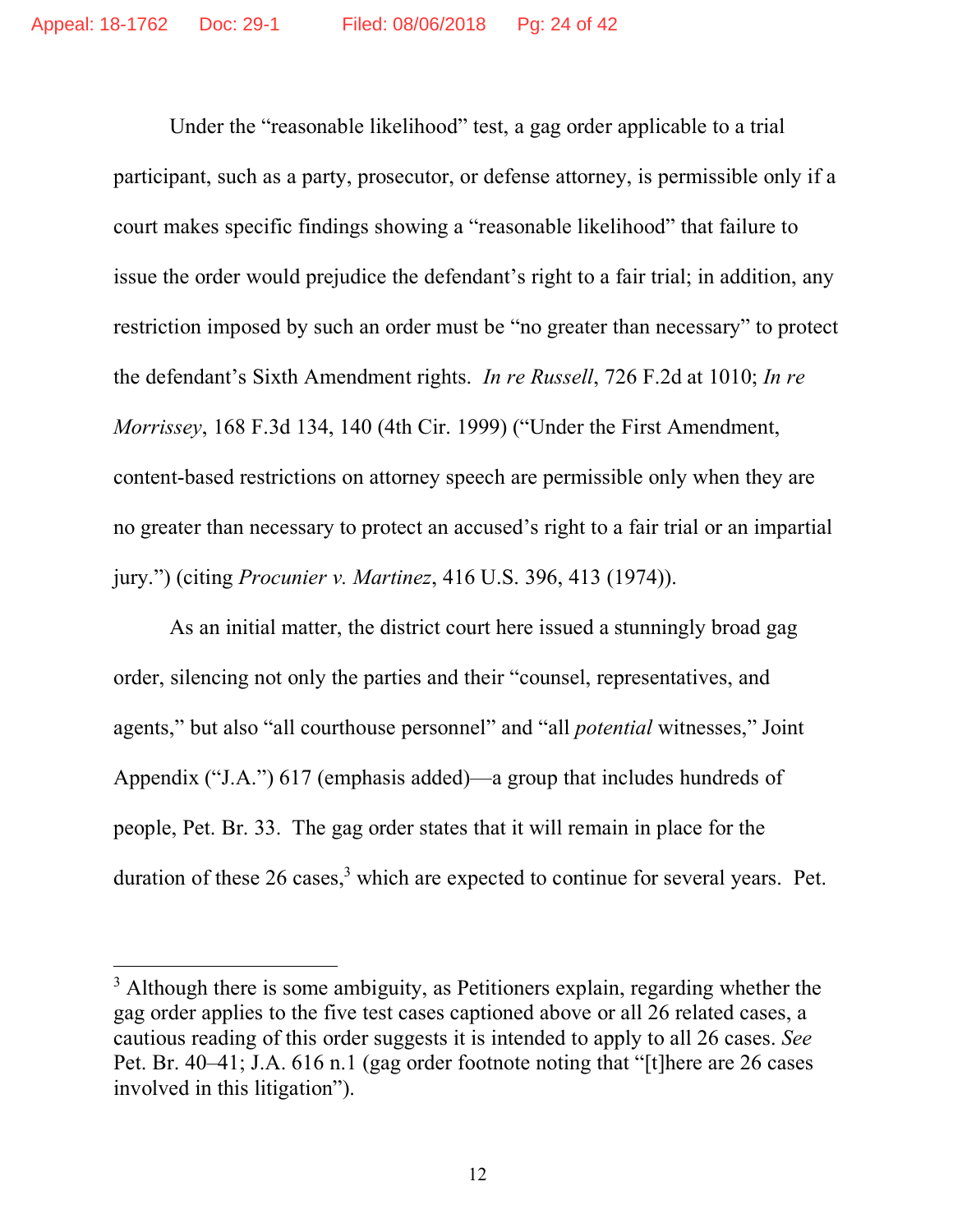Br. 5. During this time period, those covered by the order may not make any extrajudicial statements to the media (or to others who may reasonably be expected to convey such statements to the media), $4$  if such statements "could interfere" with or "prejudice" the parties' fair trial rights. J.A. 617. The gag order broadly defines "information which could prejudice a party" as any "[s]tatements or information *intended to influence* public opinion regarding the merits" of the cases. J.A. 617 (emphasis added).

In short, the district court's order bars a broad swath of current and "potential" trial participants from making any statements "intended to influence" public opinion about these cases, an impossibly vague restriction. It is unclear how the district court might determine a speaker's subjective intent and thus enforce its own order. And, since public statements are generally in some way aimed at influencing public opinion, this order will chill those with even remote involvement in these cases from making any public comments in order to avoid possible criminal contempt penalties. In fact, as Petitioner makes clear, this order has already chilled its speech and that of its independent contract farmers who are also involved in these cases. Pet. Br. 33.

<sup>&</sup>lt;sup>4</sup> Adding to its impermissible breadth and vagueness, the gag order refers to "any public communications media" (without defining this term) and also bars covered individuals from making extrajudicial statements "that a reasonable person would expect to be communicated to a public communications media." J.A. 617.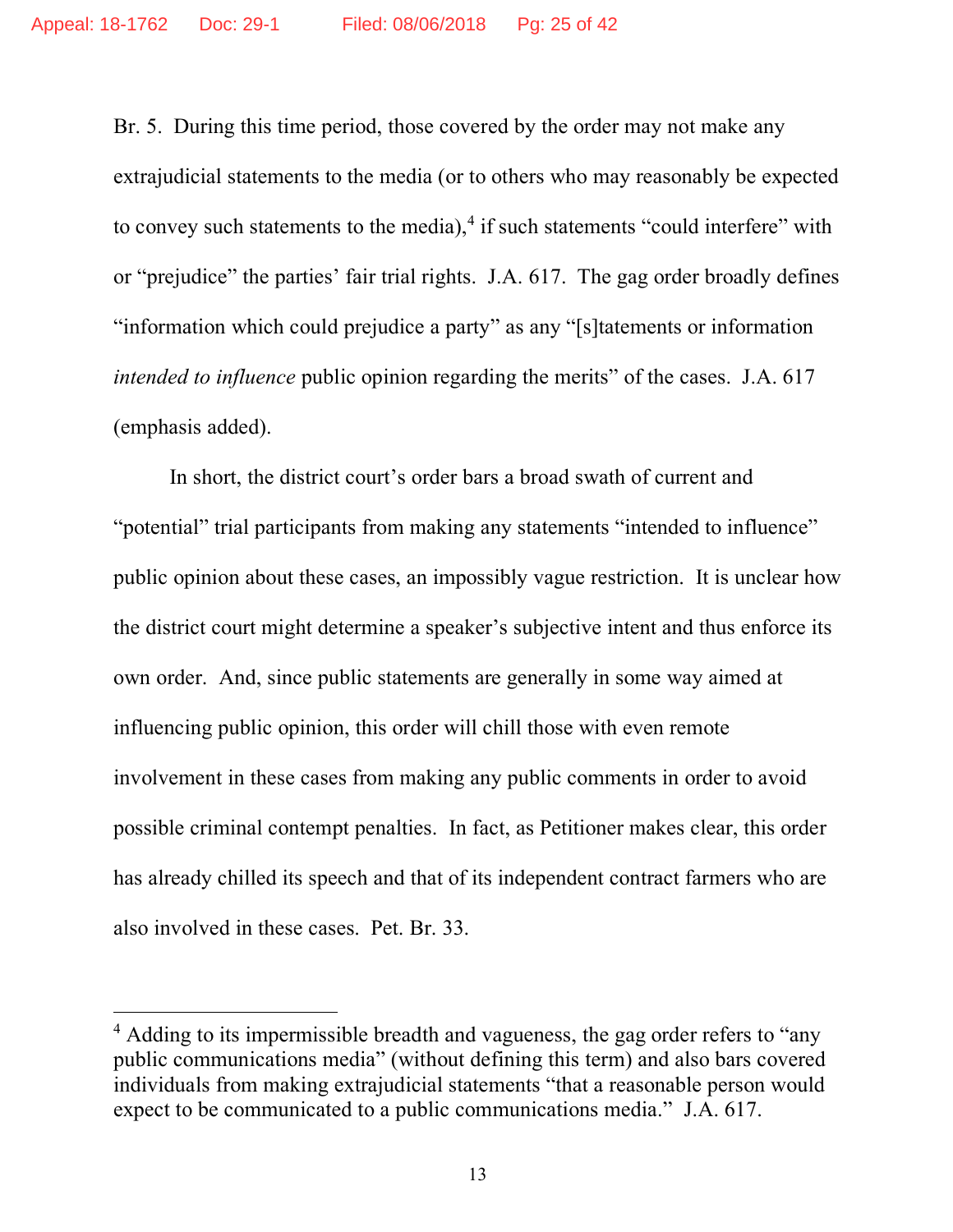Although the order makes certain limited carve-outs for categories such as "information contained in" public records, these exceptions are largely meaningless, as the order forbids covered individuals from offering any "elaboration or any kind of characterization whatsoever" of that publicly available information. J.A. 617–18. This overly broad, vague language, as Petitioners demonstrate, runs afoul of settled Supreme Court jurisprudence. Pet Br. 38–41.

Despite the fact that its gag order is expected to restrict the speech of hundreds of people for several years, the district court failed to make any specific findings justifying its sweeping edict. Instead, the district court only made vague and conclusory references to "the volume and scope of prejudicial publicity" observed in two of the cases that have been tried to verdict and "the substantial risk of additional publicity tainting or biasing future jury pools." J.A. 617. Nothing in the record indicates that any news coverage relating to these cases has been prejudicial to either party. Pet. Br. 25. Nor did the district court consider any narrower restrictions or less drastic alternatives—as it is constitutionally required to do—such as possible remedial steps through the *voir dire* process or the issuance of jury instructions. Pet. Br. 27–32.

The gag order at issue is a plainly unconstitutional prior restraint. It imposes broad, vague restrictions on hundreds of people (many of whom have neither been identified nor notified) and will restrain their speech for what is likely to be several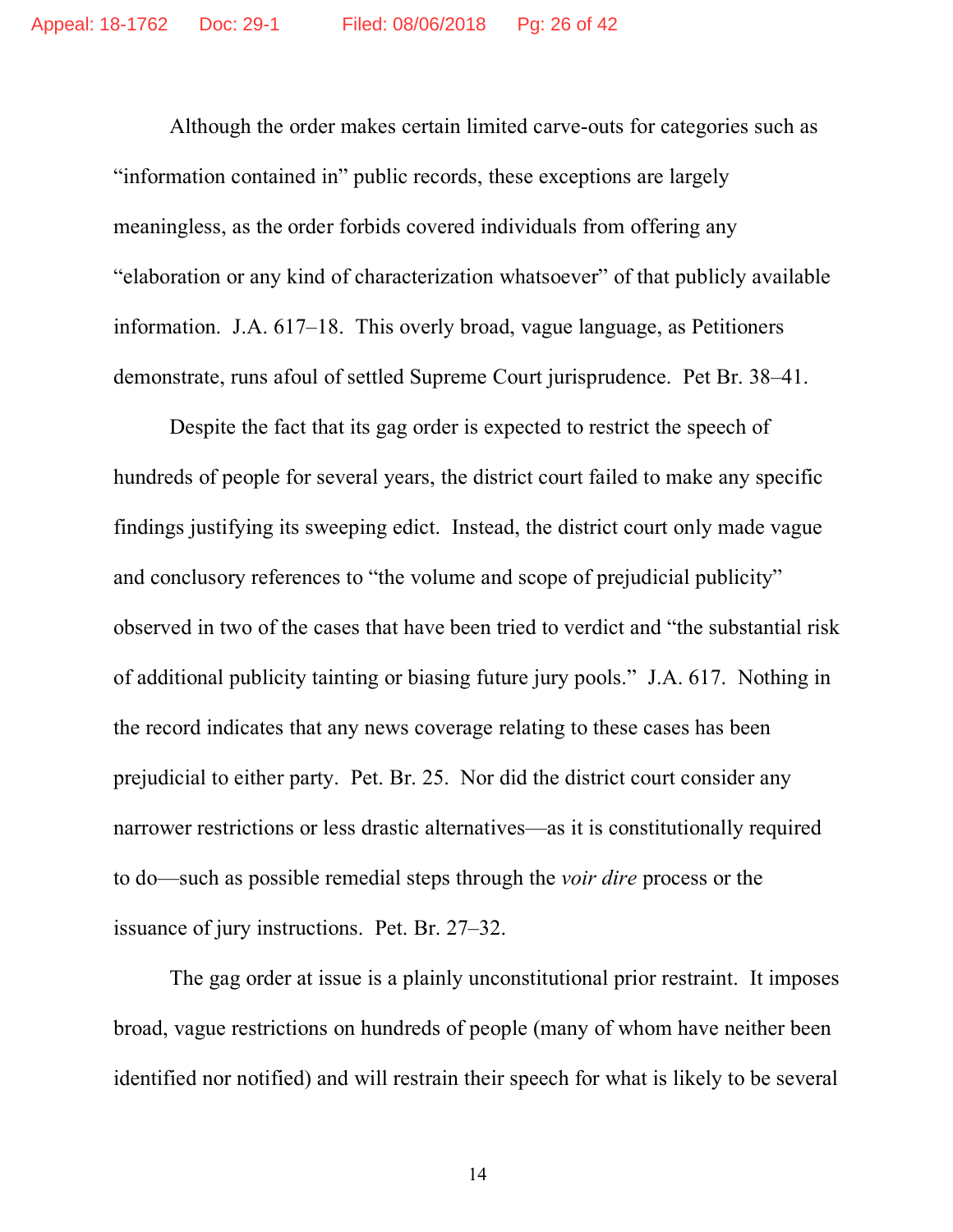years; and it rests on no specific findings whatsoever. *See In re Morrissey*, 168 F.3d at 140 ("[T]he limitation of First Amendment freedoms must be no greater than is necessary or essential to the protection of the particular governmental interest involved.") (quoting *Procunier*, 416 U.S. at 413).

This Court has never accepted the validity of such a broad gag order. Indeed, it has never permitted restrictions on the speech of individuals whose participation in a trial is nothing more than a possibility—that is, individuals who have not been informed that they may be called to testify as witnesses. In fact, this Court has explicitly rejected such a broad gag order in a criminal case, where this Court, if anything, would be *more likely* to uphold a gag order. *See infra* Part II.B. In *In re Wall Street Journal*, 601 F. App'x 215, a district court issued a similar order gagging all potential witnesses who had not even been informed that they may be called to testify. This Court swiftly and summarily vacated that order. *Id.*

Neither the local rule at issue in *In re Morrissey*, which restricted lawyers from making extrajudicial statements about pending litigation, 168 F.3d at 135–36, nor the gag order in *In re Russell*, 726 F.2d at 1008–09, which applied to individuals who had either already testified or had been notified by the prosecution or defense that they should anticipate being called as witnesses, applied to individuals who had no expectation of being called as witnesses.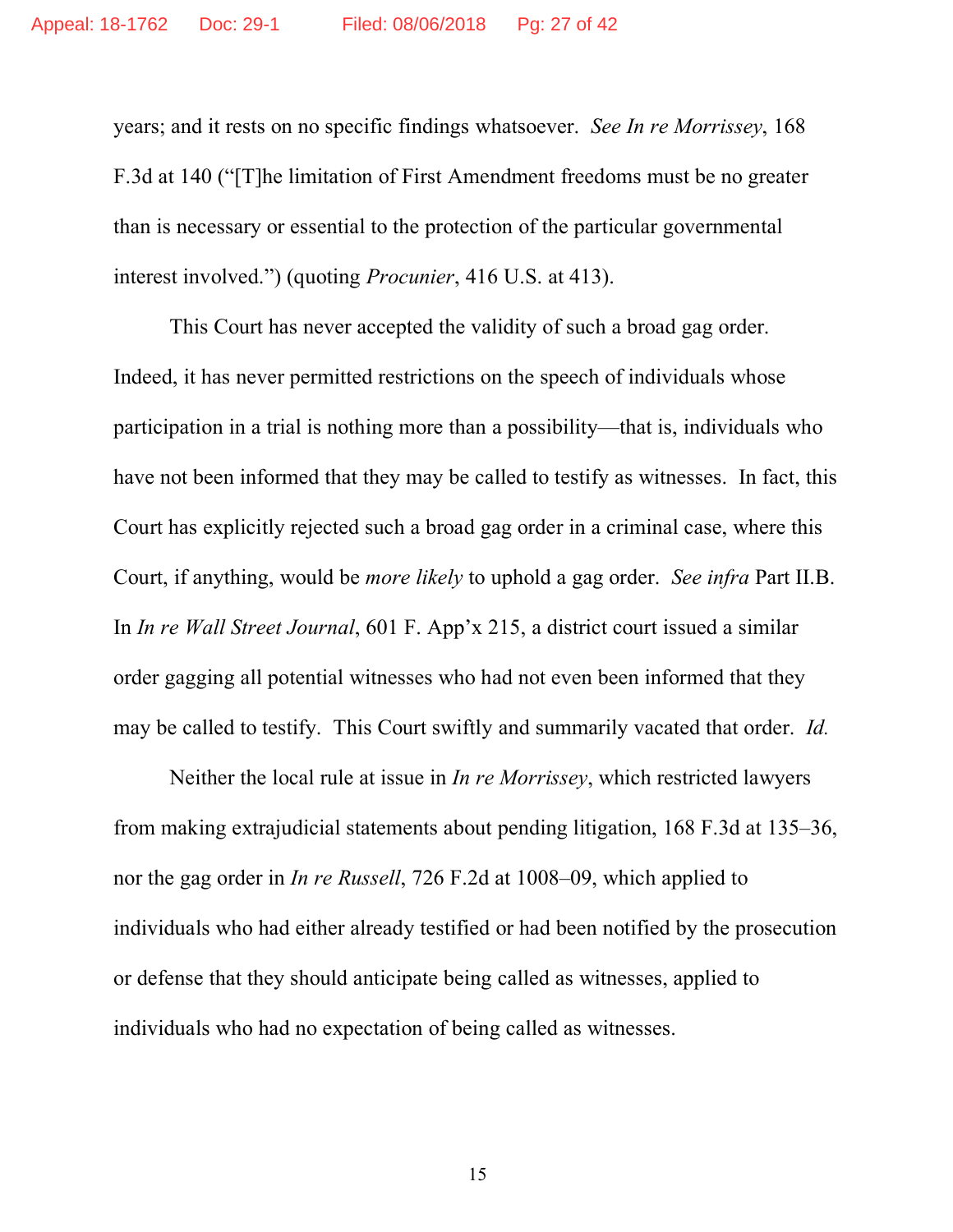This distinction is significant, because statements from non-trial participants carry a much lower risk of prejudice than those from trial participants or lawyers. *United States v. Scarfo*, 263 F.3d 80, 92 (3d Cir. 2001) ("The Supreme Court and Courts of Appeal have announced varying standards to review gag orders depending on who or what is being gagged."); *see also Gentile v. State Bar of Nevada*, 501 U.S. 1030, 1075 (1991) (justifying restrictions on lawyers' speech because "lawyers have special access to information through discovery and client communications" and their "statements are likely to be received as especially authoritative").

If an individual has not been informed that he or she should anticipate being called as a witness, a more stringent showing than "reasonable likelihood"—at the very least, a "substantial likelihood" of prejudice, if not a "clear and imminent danger"—should be required to justify restrictions on that person's First Amendment rights. *See CBS*, 522 F.2d at 240 (applying a "clear and imminent danger to the fair administration of justice" standard to a gag order in a civil case that applied to all parties, their relatives, close friends and associates); *Scarfo*, 263 F.3d at 93–94 (applying the "substantial likelihood of material prejudice" standard to speech of an attorney who no longer represented the criminal defendant). This more stringent standard of review is also more appropriate in the civil context here for the reasons set forth below.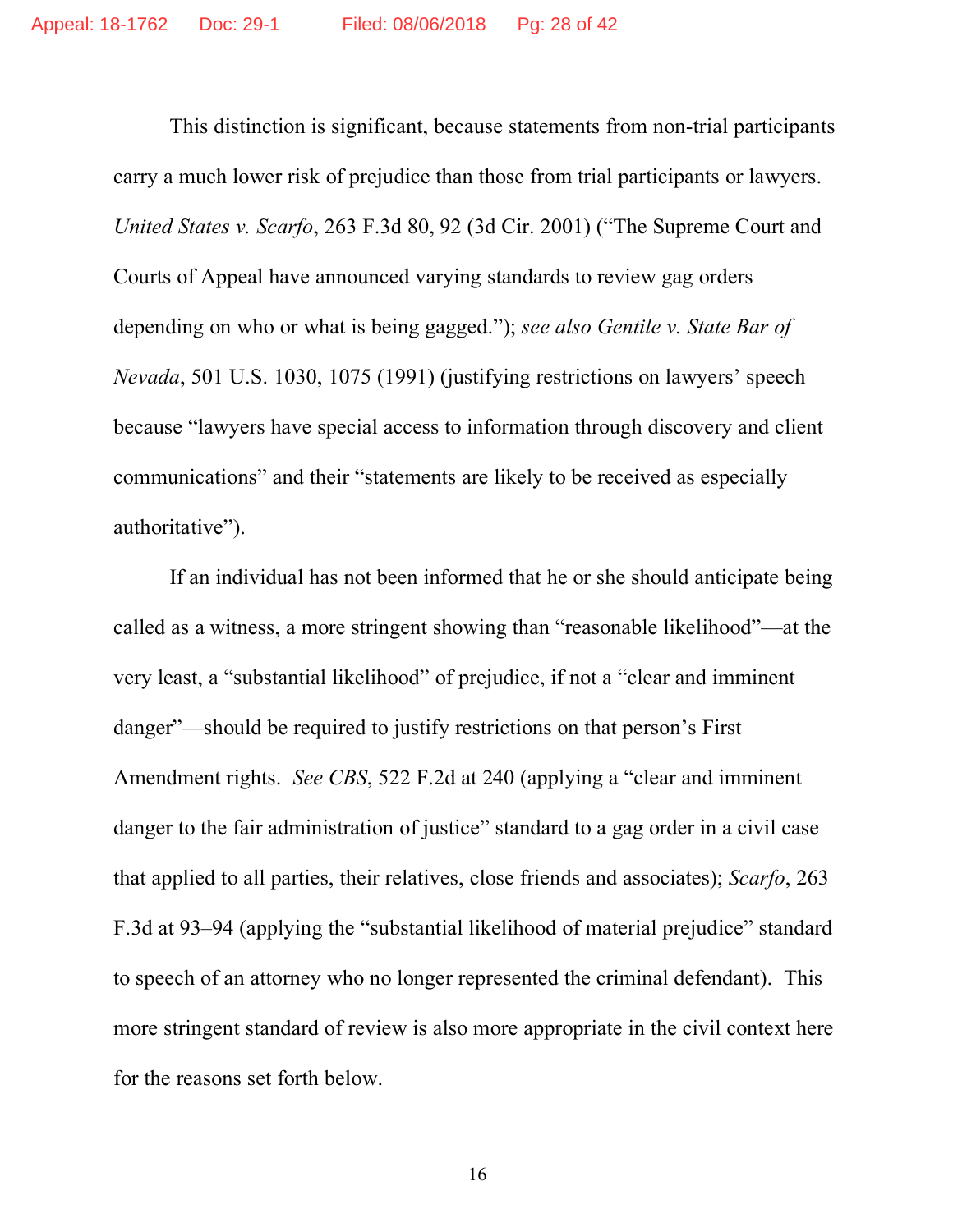B. The gag order is particularly offensive to the First Amendment because it applies to dozens of civil cases that are expected go on for years.

This Court has long recognized that gag orders in civil cases are particularly problematic. *Hirschkop*, 594 F.2d at 373. Indeed, to *amici*'s knowledge, this Court has never upheld a gag order in a civil case. In *Hirschkop*, this Court accepted a state ethics restriction on lawyers' speech in *criminal* cases where such speech was reasonably likely to prejudice the criminal defendant's Sixth Amendment rights, but notably struck down a provision which restricted lawyers' comments about *civil* litigation. *Id.* at 364–71, 373. In a thoughtful analysis, this Court recognized that civil litigants are entitled to a fair trial but identified "many significant differences between criminal jury trials and civil cases" that warrant increased skepticism of gag orders in the latter context. *Id.* at 373.

First, the Court noted that civil litigation "is often more protracted than criminal prosecution," meaning a gag order "could prohibit comment over a period of several years." *Id.* That is certainly the case here, where the gag order applies to 26 cases brought by more than 500 plaintiffs. Petitioner estimates that final resolution of all of these cases will take several years. Pet. Br. 5.

Second, the Court explained that "[c]ivil actions may also involve questions of public concern," and "[t]he lawyers involved in such cases can often enlighten public debate." *Hirschkop*, 594 F.2d at 373. Here, the 26 civil cases at issue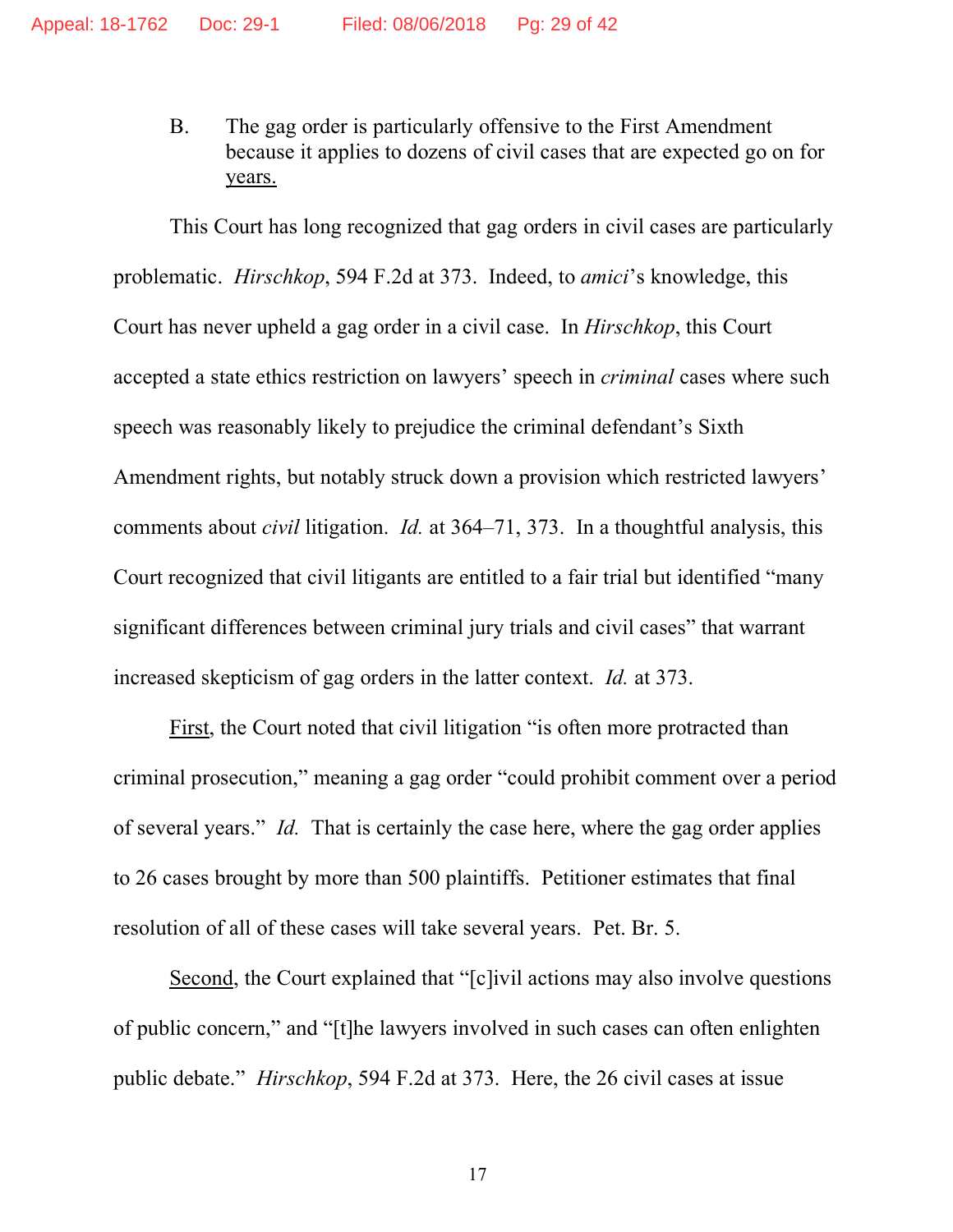concern matters of public importance, as they could have significant consequences for the pork industry at large and raise environmental concerns related to how industrial hog farms deal with waste. *See, e.g.*, Bauerlein, *Residents Raise a Stink Over Pig Farms in North Carolina*, *supra* n.1; Bauerlein, *Pork Giant Loses Essential Legal Battle in Manure Case*, *supra* n.2.

Third, the Court noted the lack of any "empirical data" or evidence in the record demonstrating the need for such restrictions to protect the fairness of civil trials. *Hirschkop*, 594 F.2d at 373*.* The Court aptly stressed the fact that the "prejudicial publicity cases" such as *Sheppard* involved criminal proceedings; that it was unaware of any decisions reversing a judgment in a civil action due to prejudicial publicity; and that "the principal case imposing a gag on lawyers during a civil trial was reversed because the order infringed the first amendment." *Id.* (citing *CBS*, 522 F.2d 234). And indeed, since *Hirschkop*, the Supreme Court has only clarified the high bar for prejudicial publicity in another criminal case, *United States v. Skilling*, 561 U.S. 358, 381 (2010).

Fourth, the Court noted that narrower means to preserve confidentiality, where appropriate, were already available, since district courts could easily issue orders "protecting trade secrets, other confidential information, and the privacy of individuals." *Hirschkop*, 594 F.2d at 373*.* Here, the district court did not consider any alternative options.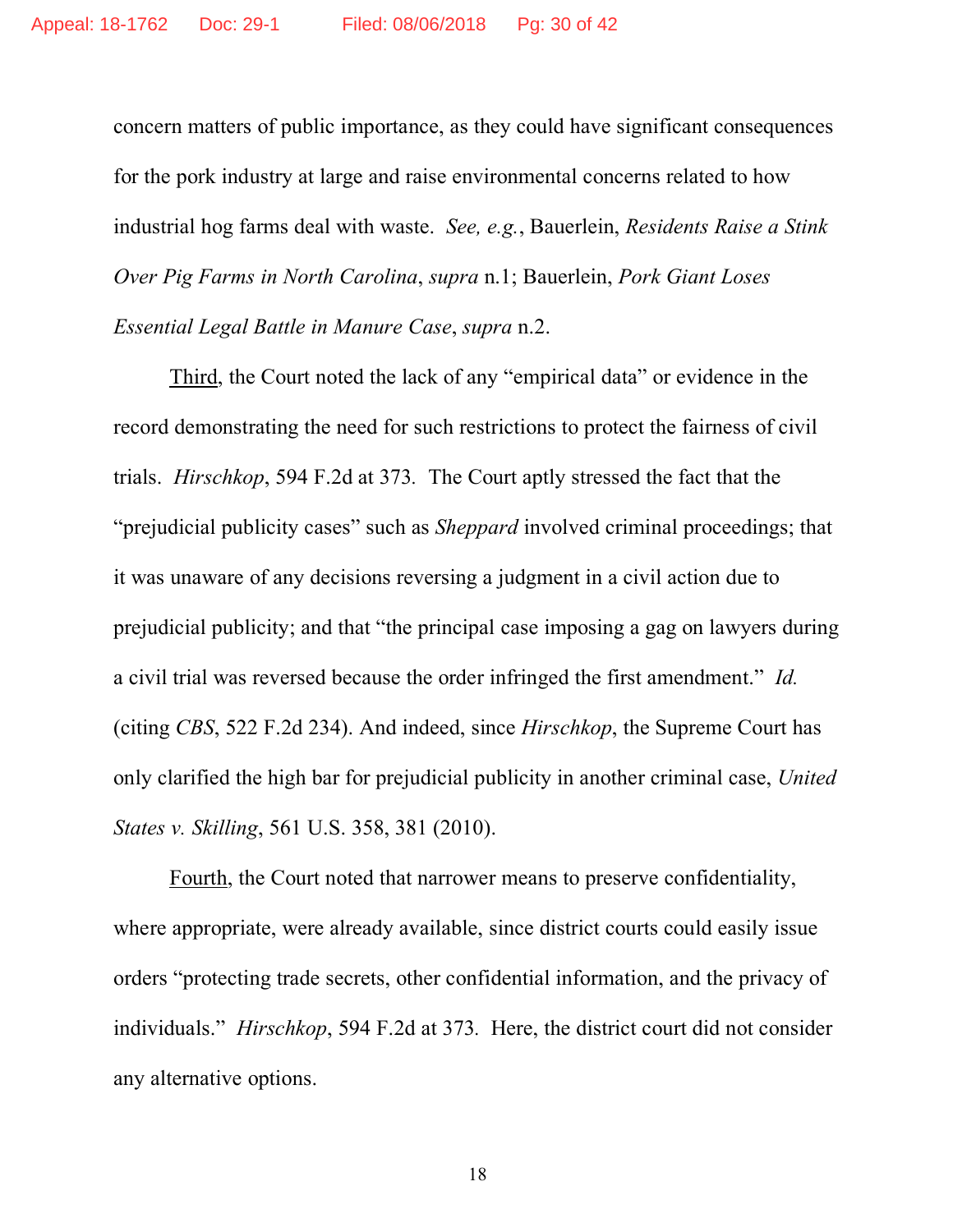Fifth and finally, the Court explained that it "is no answer to say that the comments can be made after the case is concluded, for it is well established that the first amendment protects not only the content of speech but also its timeliness." *Id.* (citation omitted). Indeed, it may be of significantly less value for the public to know the thoughts of the attorneys and parties after these cases are over. *Grove Fresh Distribs., Inc. v. Everfresh Juice Co.*, 24 F.3d 893, 897 (7th Cir. 1994) ("The newsworthiness of a particular story is often fleeting. To delay or postpone disclosure undermines the benefit of public scrutiny and may have the same result as complete suppression."); *Neb. Press Ass'n*, 427 U.S. at 561 ("[T]he element of time is not unimportant if press coverage is to fulfill its traditional function of bringing news to the public promptly.").

All of the concerns with gag orders in civil matters that this Court identified in *Hirschkop* are evident here. The gag order entered by the district court will likely last several more years absent this Court's intervention. Unlike the rule considered in *Hirschkop*, it applies not only to lawyers' comments, but to parties at least two of whom would otherwise speak publicly about these cases, Pet Br. 12- –13, 33—as well as court personnel, and hundreds of "potential witnesses" who have not been identified or notified.

Other federal courts of appeals have also rejected gag orders in civil cases, finding that concerns about tainting the jury pool did not outweigh First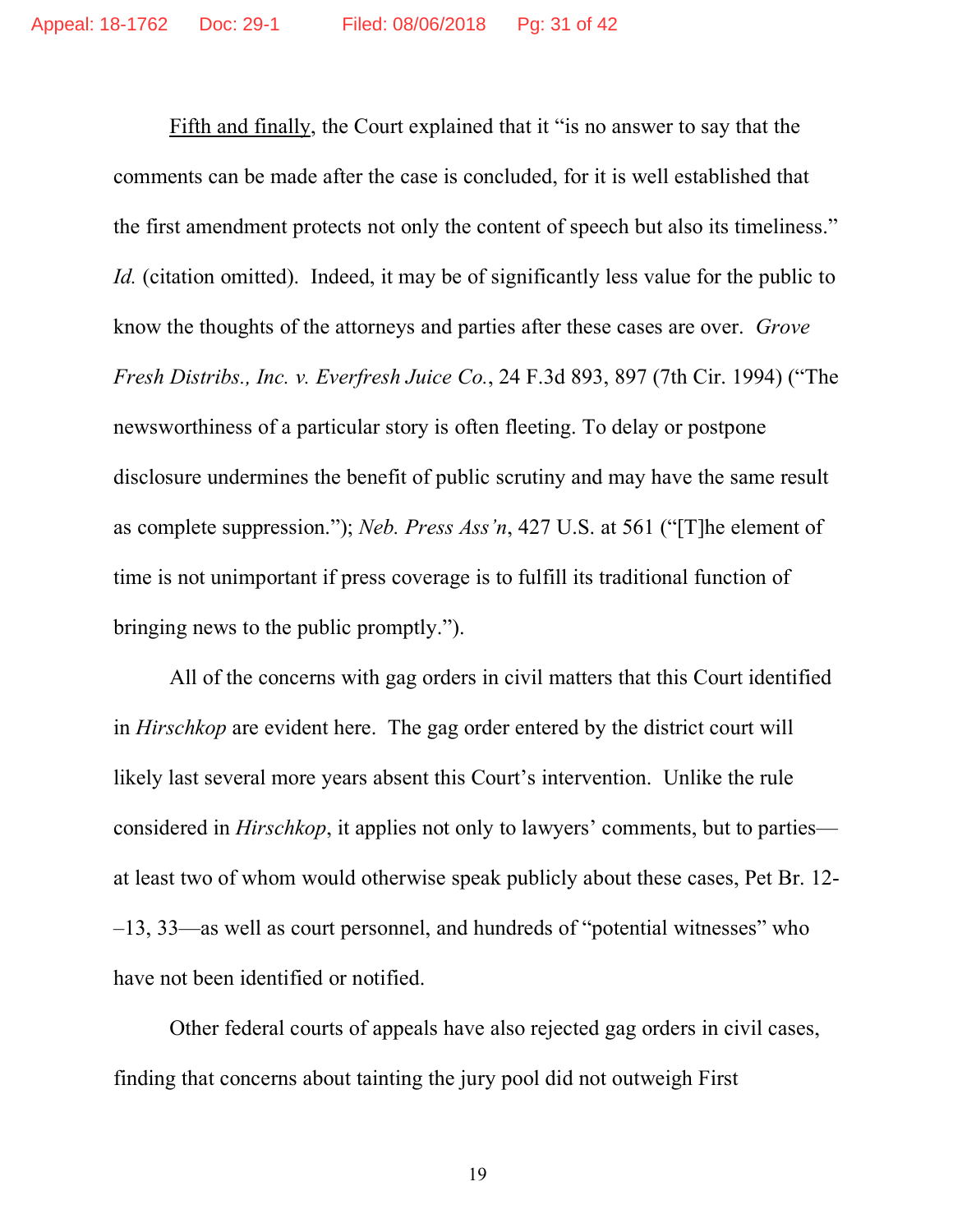Amendment protections for free speech and newsgathering. *See generally* Levine, *supra*, § 8. In *Chicago Council of Lawyers v. Bauer*, the Seventh Circuit rejected a "no-comment rule" that applied to attorneys in civil cases, based on reasoning that was largely the same as that cited in *Hirschkop*, which later relied in part on *Bauer*. 522 F.2d 242, 257–48 (7th Cir. 1975). <sup>5</sup> In *Bailey*, the Third Circuit vacated a gag order that was narrower than the one at issue here. 852 F.2d at 101. It limited only *litigants*' speech (and not that of "potential witnesses"), only statements regarding certain categories of information (*e.g.*, relevant evidence), and only where there was "a reasonable likelihood that such dissemination [would] interfere with a fair trial"; the gag order at issue here, in contrast, effectively bars any statement

*Chi. Council of Lawyers*, 522 F.2d at 257–48.

<sup>&</sup>lt;sup>5</sup> The Seventh Circuit, explaining why a gag order may be more likely to be acceptable in the criminal context, stated:

<sup>[</sup>A]lthough we rightfully place a prime value on providing a system of impartial justice to settle civil disputes, we require even a greater insularity against the possibility of interference with fairness in criminal cases. Perhaps this is symbolically reflected in the Sixth Amendment's requirement of an 'impartial jury' in criminal cases whereas the Seventh Amendment guarantees only 'trial by jury' in civil cases. The point to be made is that the mere invocation of the phrase 'fair trial' does not as readily justify a restriction on speech when we are referring to civil trials.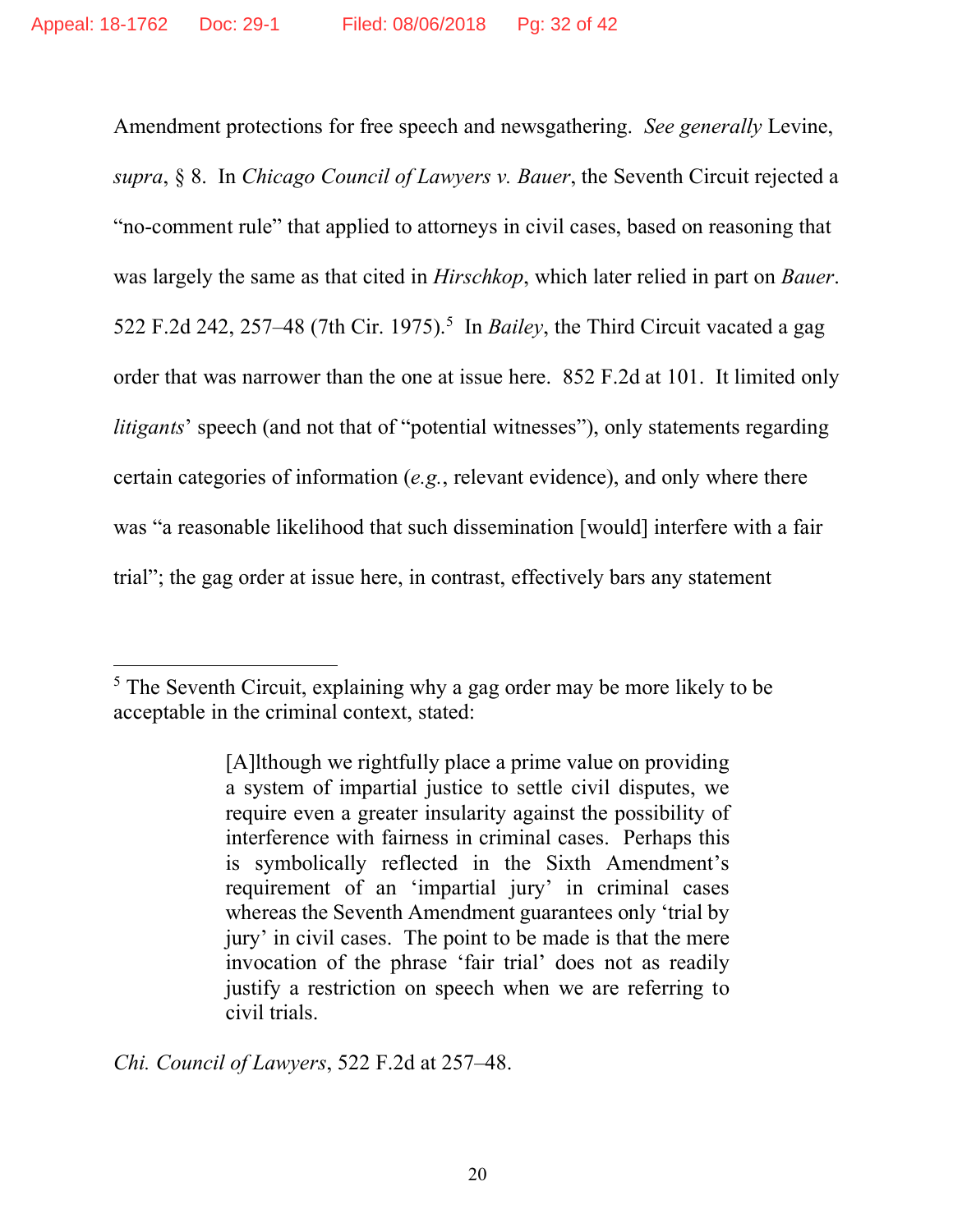"intended to influence public opinion regarding the merits of this case." *Id.* at 96; J.A. 617. The Third Circuit determined that the gag order amounted to an unconstitutional prior restraint under *Nebraska Press* and stressed that "'the entry of a prior restraint on publication or speech,'" is "'one of the most extraordinary remedies known to our jurisprudence.'" *Id*. at 99 (quoting *Neb. Press Ass'n*, 427 U.S. at  $562$ ).<sup>6</sup>

In *CBS v. Young*, the Sixth Circuit vacated an order gagging not only all parties, but their relatives, close friends, and associates from discussing the civil action. 522 F.2d 234. In doing so, the Sixth Circuit explained that "'relatives, close friends and associates' are given no definition with the result that a news reporter covering the trial would be at a loss to know with any degree of certainty what persons were embraced by these terms." *Id.* at 239. The district court's gag order in this case is similarly vague and overbroad, as it applies to hundreds of trial participants and "potential witnesses" who have neither been identified nor notified.

 <sup>6</sup> *Nebraska Press* requires courts to consider the following factors in deciding whether to uphold a prior restraint: "a) the nature and extent of pretrial news coverage; (b) whether other measures would be likely to mitigate the effects of unrestrained pretrial publicity; and (c) how effectively a restraining order would operate to prevent the threatened danger." *Neb. Press Ass'n*, 427 U.S. at 562.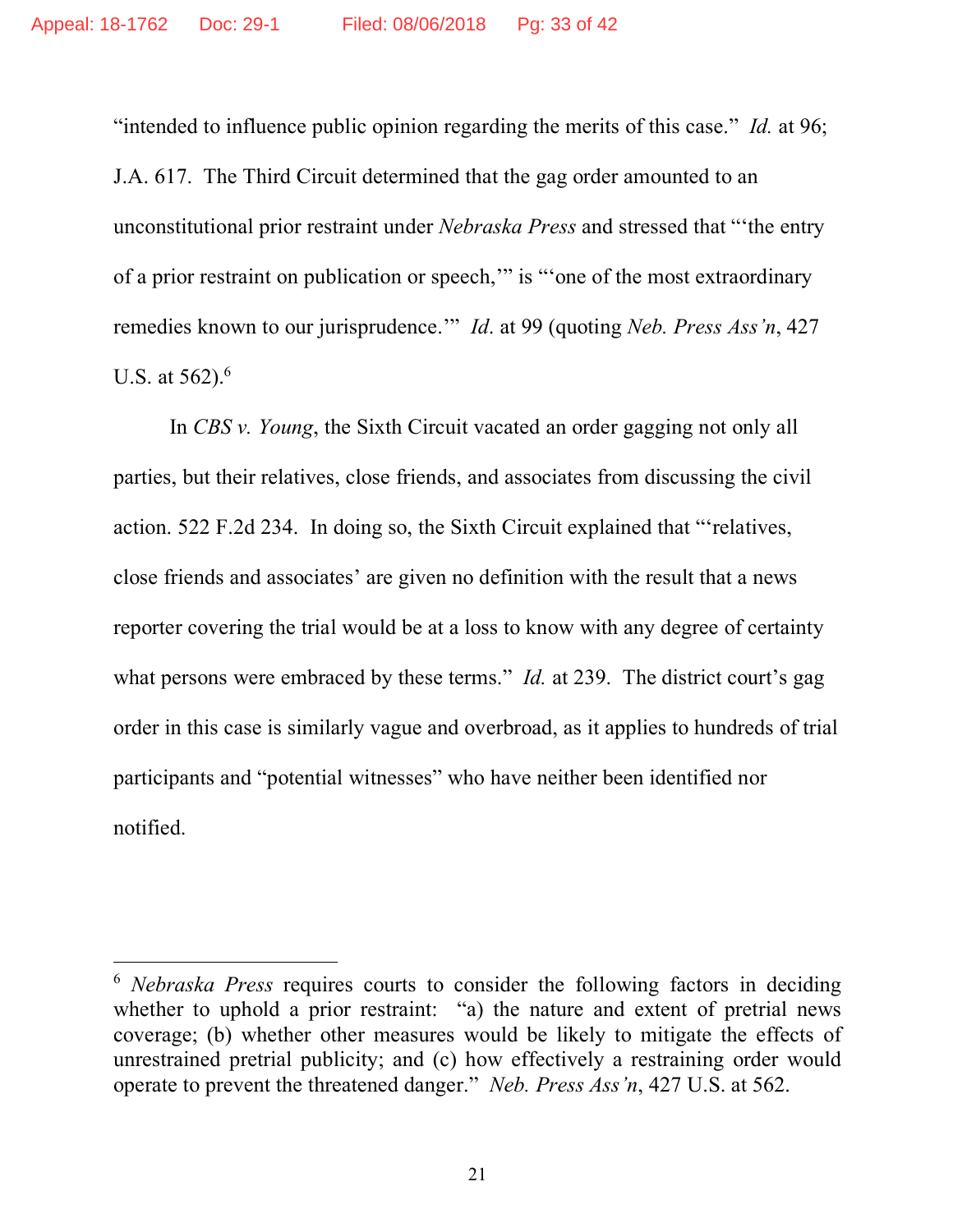## **CONCLUSION**

For the foregoing reasons, *amici* agree with Petitioner that this Court should grant a writ of mandamus and order the district court to vacate its unconstitutional gag order.

Dated: August 6, 2018

Respectfully submitted,

*/s/ Bruce D. Brown*

Bruce D. Brown *Counsel of Record* Katie Townsend, Esq. Caitlin Vogus, Esq. Sarah Matthews, Esq. THE REPORTERS COMMITTEE FOR FREEDOM OF THE PRESS 1156 15th Street NW, Suite 1250 Washington, DC 20005 bbrown@rcfp.org (202) 795-9300 \*Additional counsel for *amici* are listed in Appendix B.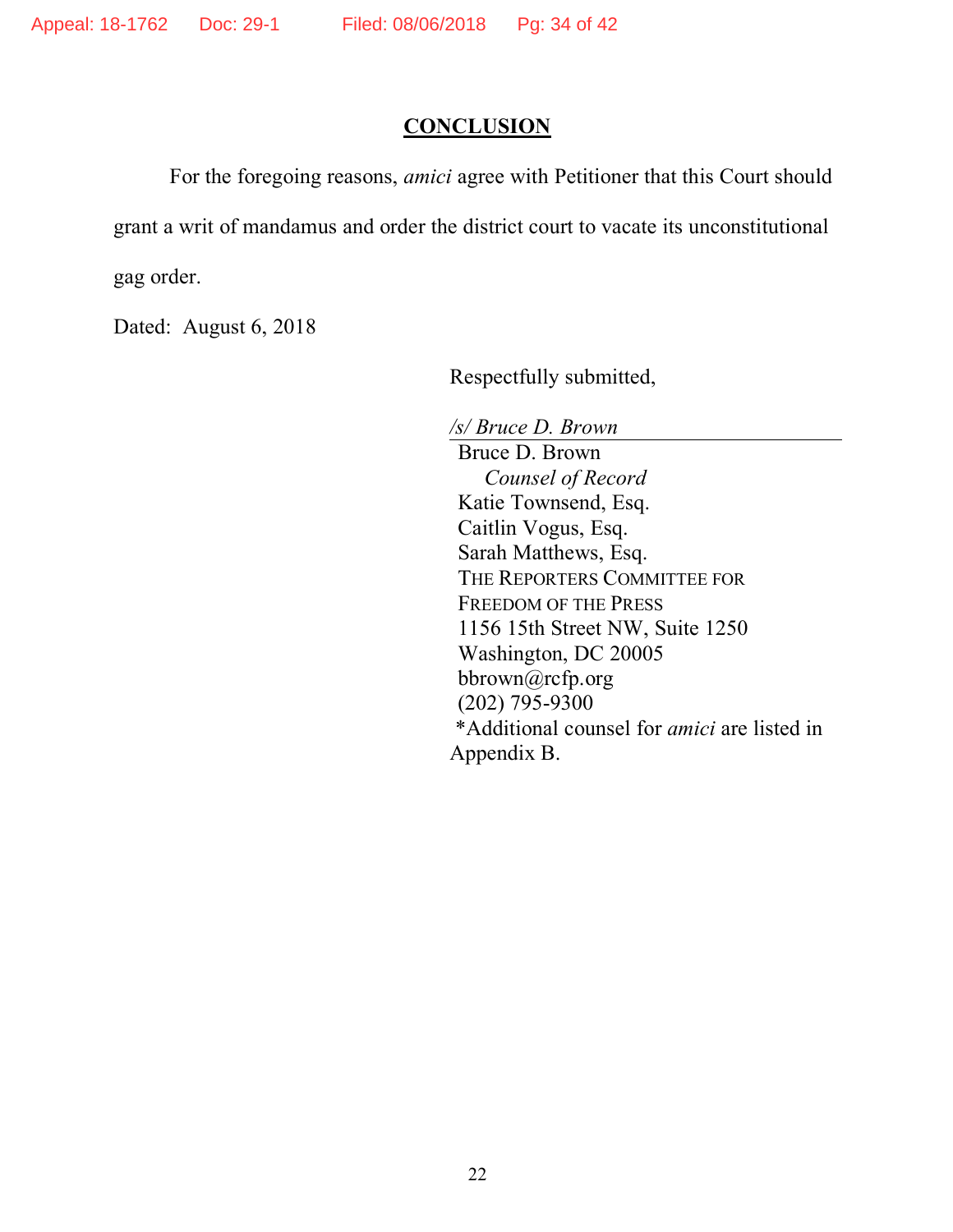## **CERTIFICATE OF COMPLIANCE**

I hereby certify that the foregoing brief of *amici curiae* complies with:

- 1) the type-volume limitation of Fed. R. App. P. 29(a)(5) because it contains 4,611 words, excluding the parts of the brief exempted by Fed. R. App. P. 32(f), as calculated by the word-processing system used to prepare the brief; and
- 2) the typeface requirements of Fed. R. App. P. 32(a)(5) and the type style requirements of Fed. R. App. P. 32(a)(6) because it has been prepared in a proportionally spaced typeface using Microsoft Office Word 2010 in 14 point Times New Roman.

*/s/ Bruce D. Brown* Bruce D. Brown, Esq. *Counsel of Record* THE REPORTERS COMMITTEE FOR FREEDOM OF THE PRESS

Dated: August 6, 2018 Washington, DC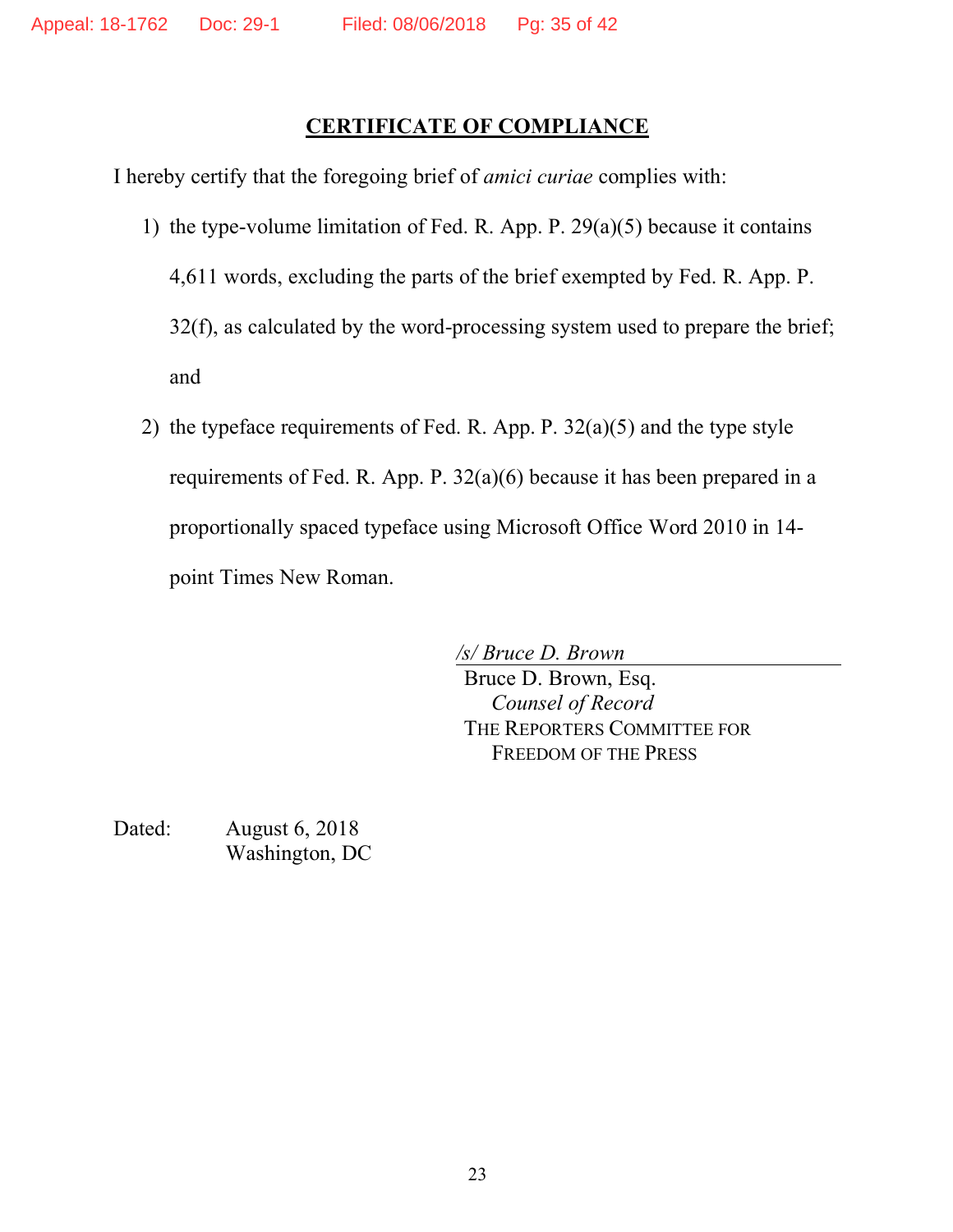## **CERTIFICATE OF SERVICE**

I hereby certify that I have filed the foregoing Brief of *Amici Curiae*

electronically with the Clerk of the Court for the United States Court of Appeals

for the Fourth Circuit using the appellate CM/ECF system on August 6, 2018.

I certify that all participants in this case are registered CM/ECF users and

that service will be accomplished by the appellate CM/ECF system.

*/s/ Bruce D. Brown*

Bruce D. Brown *Counsel of Record* THE REPORTERS COMMITTEE FOR FREEDOM OF THE PRESS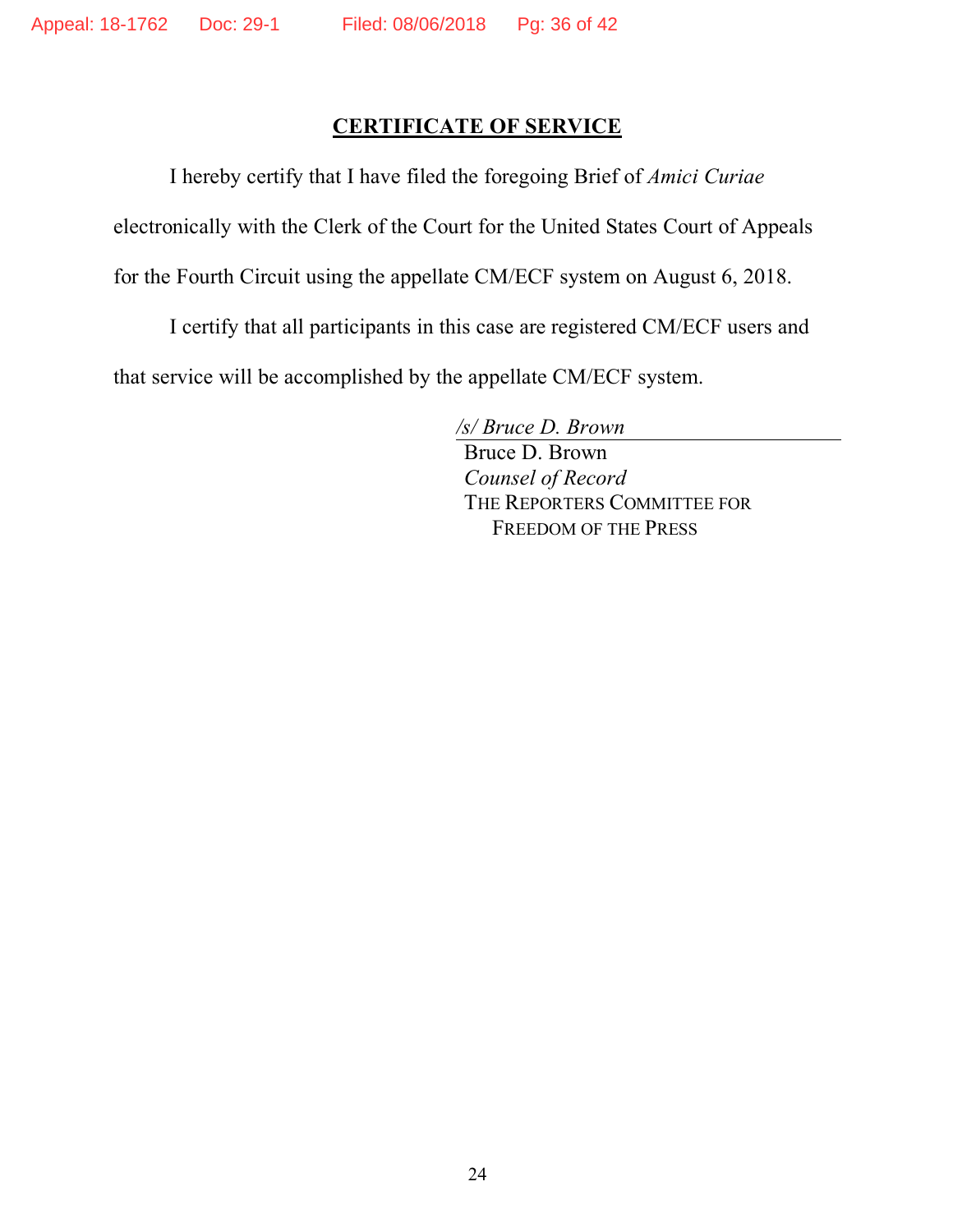## **APPENDIX A**

#### **SUPPLEMENTAL STATEMENT OF IDENTITY OF AMICI CURIAE**

**The Reporters Committee for Freedom of the Press** is an unincorporated nonprofit association. The Reporters Committee was founded by leading journalists and media lawyers in 1970 when the nation's news media faced an unprecedented wave of government subpoenas forcing reporters to name confidential sources. Today, its attorneys provide pro bono legal representation, amicus curiae support, and other legal resources to protect First Amendment freedoms and the newsgathering rights of journalists.

With some 500 members, **American Society of News Editors** ("ASNE") is an organization that includes directing editors of daily newspapers throughout the Americas. ASNE changed its name in April 2009 to American Society of News Editors and approved broadening its membership to editors of online news providers and academic leaders. Founded in 1922 as American Society of Newspaper Editors, ASNE is active in a number of areas of interest to top editors with priorities on improving freedom of information, diversity, readership and the credibility of newspapers.

**The Associated Press** ("AP") is a news cooperative organized under the Not-for-Profit Corporation Law of New York. The AP's members and subscribers include the nation's newspapers, magazines, broadcasters, cable news services and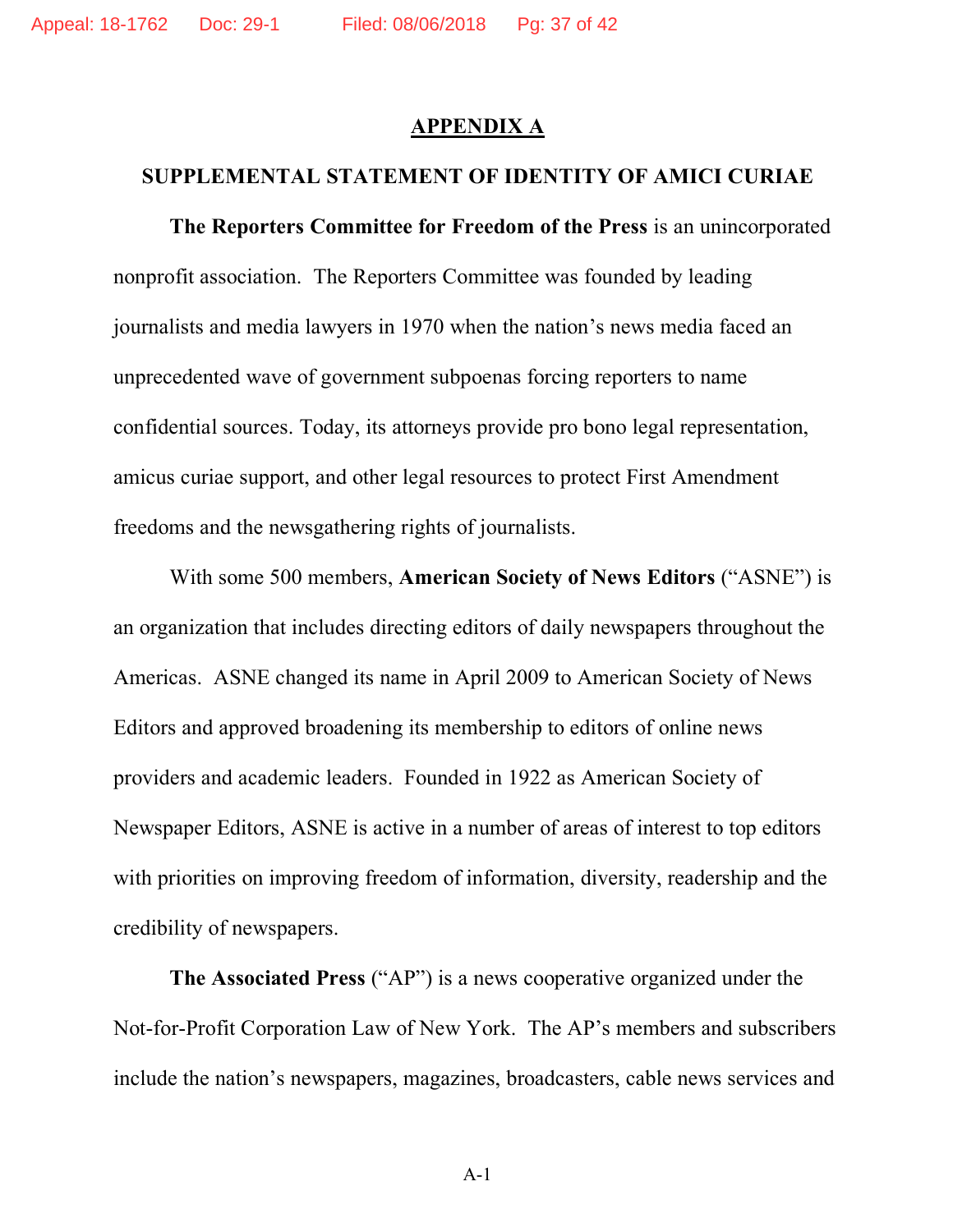Internet content providers. The AP operates from 280 locations in more than 100 countries. On any given day, AP's content can reach more than half of the world's population.

**Association of Alternative Newsmedia** ("AAN") is a not-for-profit trade association for 130 alternative newspapers in North America, including weekly papers like The Village Voice and Washington City Paper. AAN newspapers and their websites provide an editorial alternative to the mainstream press. AAN members have a total weekly circulation of seven million and a reach of over 25 million readers.

**The McClatchy Company** is a 21st century news and information leader, publisher of iconic brands such as The Charlotte Observer, The (Raleigh) News and Observer, the Miami Herald, The Kansas City Star, The Sacramento Bee, and the (Fort Worth) Star-Telegram. McClatchy operates media companies in 28 U.S. markets in 14 states, providing each of its communities with high-quality news and advertising services in a wide array of digital and print formats. McClatchy is headquartered in Sacramento, Calif., and listed on the New York Stock Exchange under the symbol MNI.

**The Media Law Resource Center, Inc.** ("MLRC") is a non-profit professional association for content providers in all media, and for their defense lawyers, providing a wide range of resources on media and content law, as well as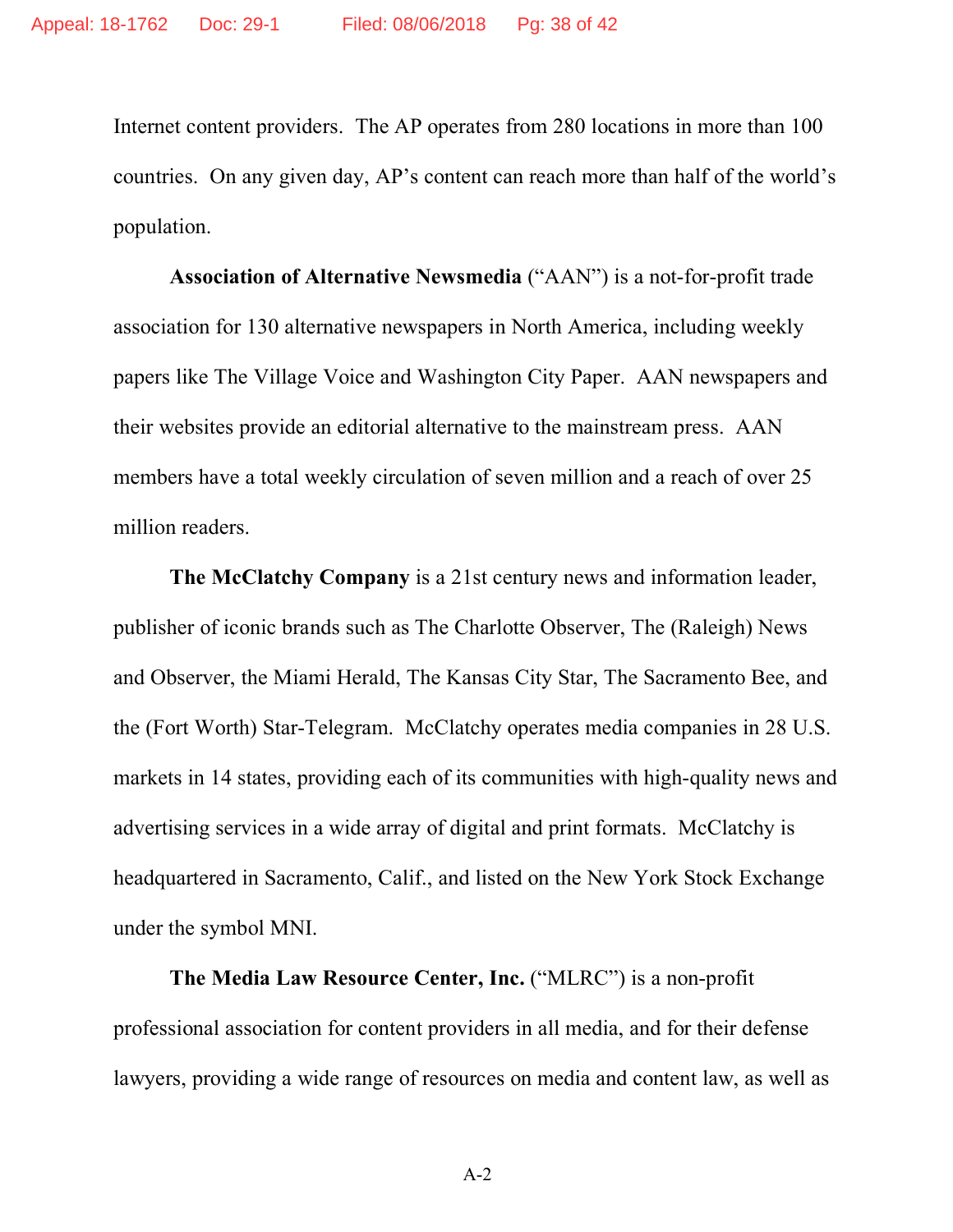policy issues. These include news and analysis of legal, legislative and regulatory developments; litigation resources and practice guides; and national and international media law conferences and meetings. The MLRC also works with its membership to respond to legislative and policy proposals, and speaks to the press and public on media law and First Amendment issues. The MLRC was founded in 1980 by leading American publishers and broadcasters to assist in defending and protecting free press rights under the First Amendment.

**The National Press Photographers Association** ("NPPA") is a 501(c)(6) non-profit organization dedicated to the advancement of visual journalism in its creation, editing and distribution. NPPA's approximately 7,000 members include television and still photographers, editors, students and representatives of businesses that serve the visual journalism industry. Since its founding in 1946, the NPPA has vigorously promoted the constitutional rights of journalists as well as freedom of the press in all its forms, especially as it relates to visual journalism. The submission of this brief was duly authorized by Mickey H. Osterreicher, its General Counsel.

**The News Media Alliance** is a nonprofit organization representing the interests of online, mobile and print news publishers in the United States and Canada. Alliance members account for nearly 90% of the daily newspaper circulation in the United States, as well as a wide range of online, mobile and non-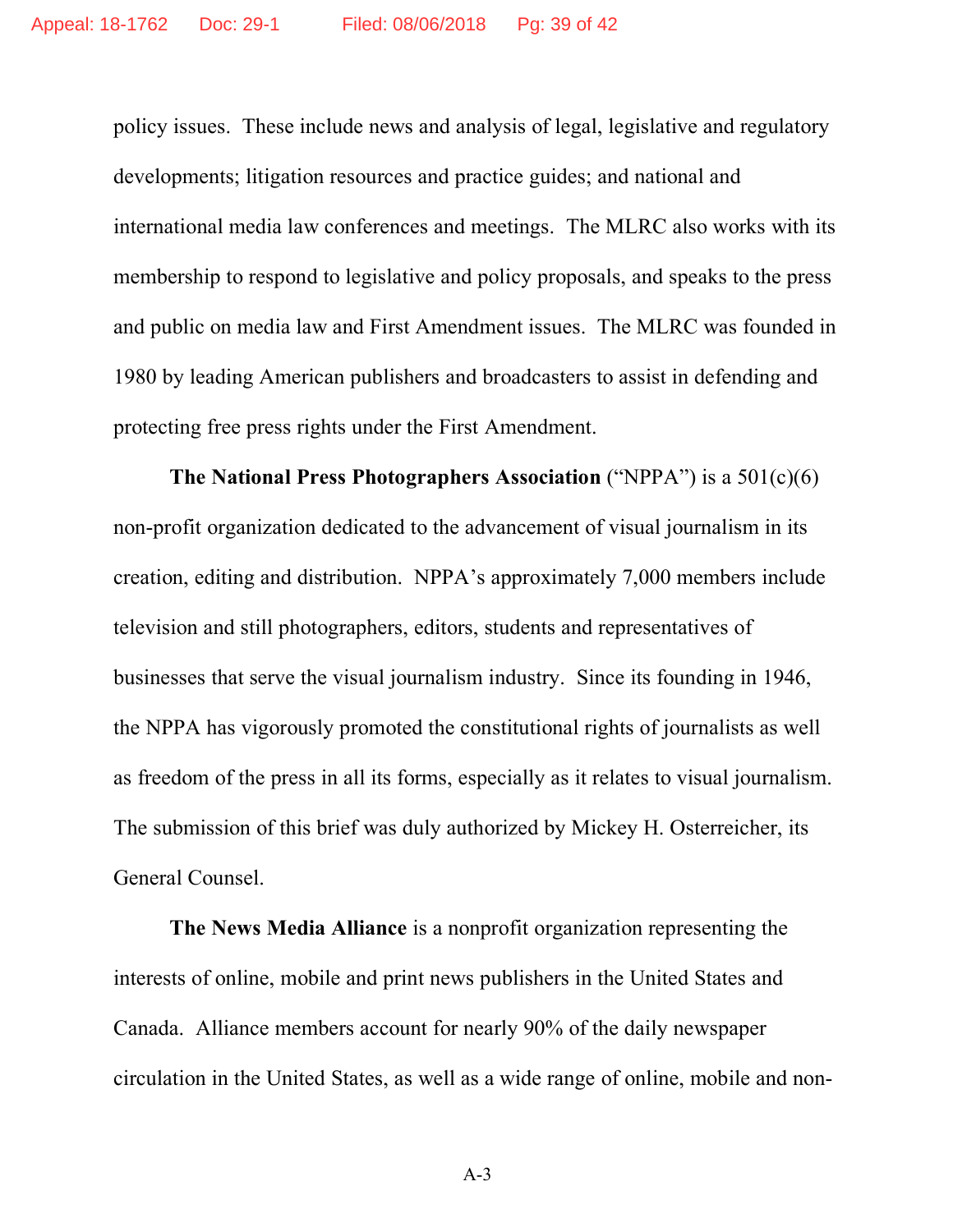daily print publications. The Alliance focuses on the major issues that affect today's news publishing industry, including protecting the ability of a free and independent media to provide the public with news and information on matters of public concern.

**The North Carolina Press Association** is a trade association of 150 daily and weekly newspapers across the state. Since 1873 NCPA has supported North Carolina newspapers, readership and advertising. NCPA works to protect the public's right to know through the defense of open government and First Amendment freedoms, and NCPA helps maintain the public's access to local, state and federal governments.

**Society of Professional Journalists** ("SPJ") is dedicated to improving and protecting journalism. It is the nation's largest and most broad-based journalism organization, dedicated to encouraging the free practice of journalism and stimulating high standards of ethical behavior. Founded in 1909 as Sigma Delta Chi, SPJ promotes the free flow of information vital to a well-informed citizenry, works to inspire and educate the next generation of journalists and protects First Amendment guarantees of freedom of speech and press.

**The Tully Center for Free Speech** began in Fall, 2006, at Syracuse University's S.I. Newhouse School of Public Communications, one of the nation's premier schools of mass communications.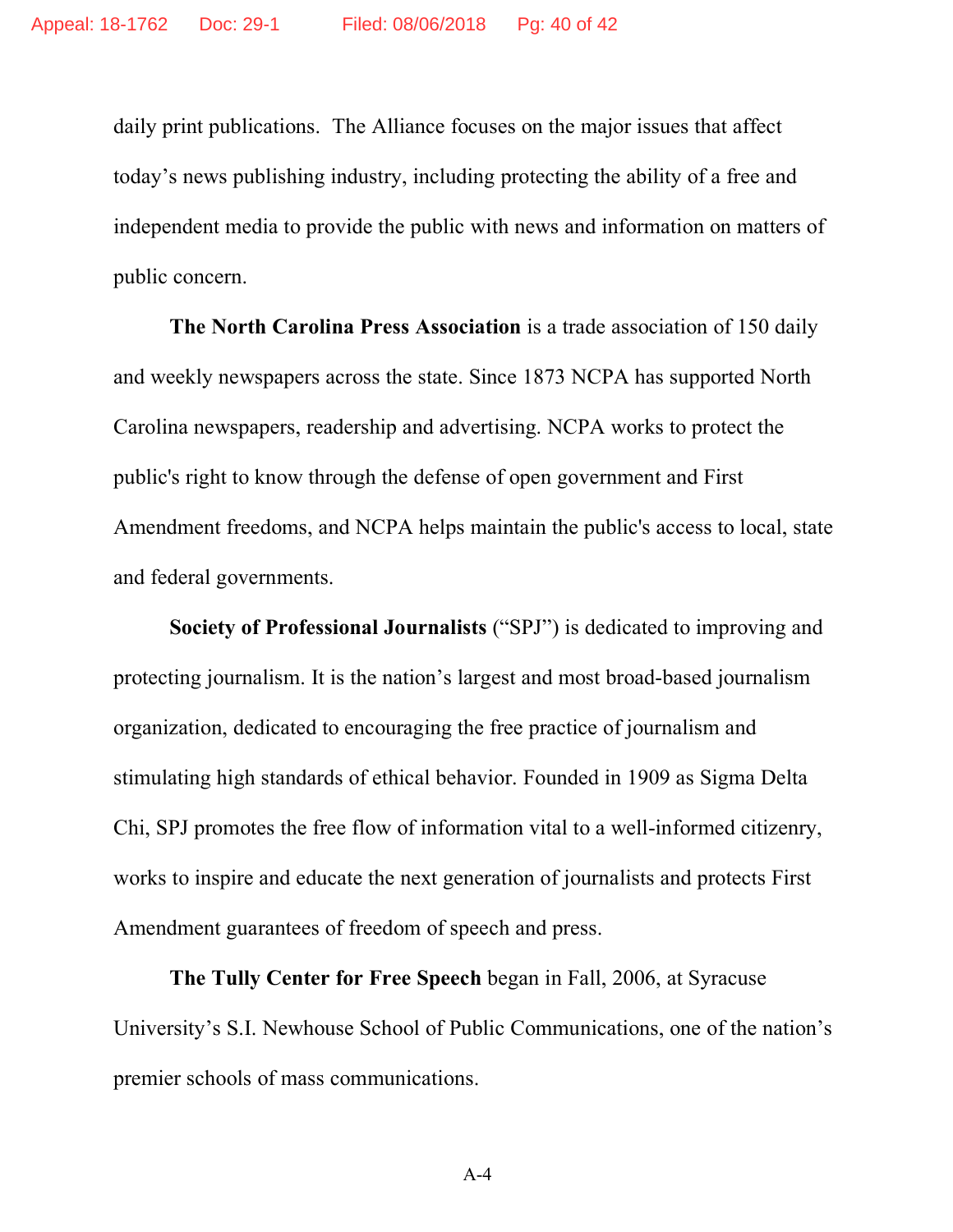**WRAL-TV** provides broadcast and online coverage of news about Raleigh and the surrounding area. It is owned by Capitol Broadcasting Company, Incorporated ("CBC"), a North Carolina corporation located in Wake County.